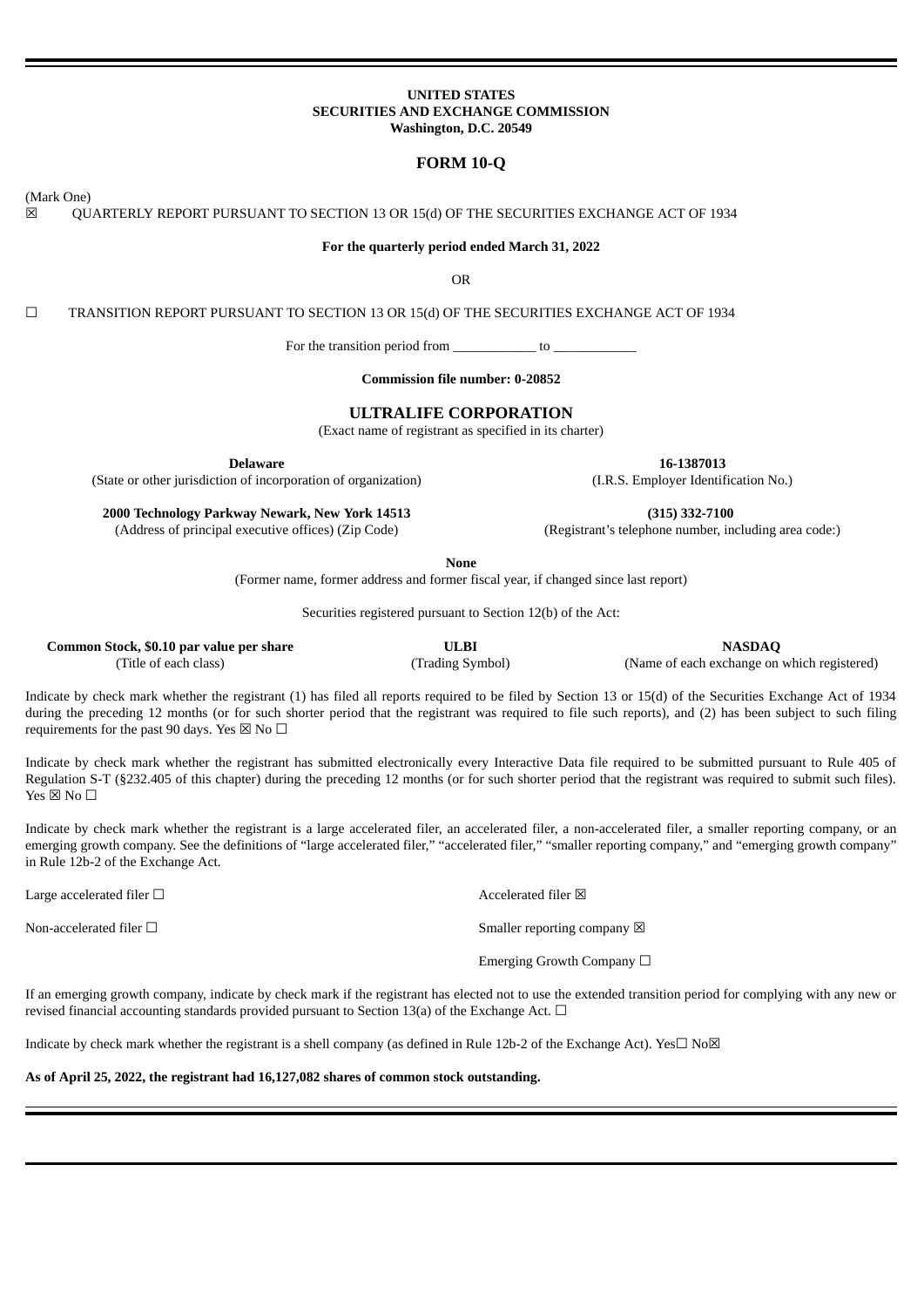# **ULTRALIFE CORPORATION AND SUBSIDIARIES**

# **INDEX**

|             |                                                                                                                                                 | Page           |
|-------------|-------------------------------------------------------------------------------------------------------------------------------------------------|----------------|
|             | PART I. FINANCIAL INFORMATION                                                                                                                   |                |
|             |                                                                                                                                                 |                |
| Item 1.     | Consolidated Financial Statements (unaudited):                                                                                                  |                |
|             |                                                                                                                                                 |                |
|             | Consolidated Balance Sheets as of March 31, 2022 and December 31, 2021                                                                          | $\mathbf{1}$   |
|             |                                                                                                                                                 |                |
|             | Consolidated Statements of (Loss) Income and Comprehensive (Loss) Income for the Three-Month Periods Ended March 31, 2022 and<br>March 31, 2021 | $\overline{2}$ |
|             |                                                                                                                                                 |                |
|             | Consolidated Statements of Cash Flows for the Three-Month Periods Ended March 31, 2022 and March 31, 2021                                       | 3              |
|             |                                                                                                                                                 |                |
|             | Consolidated Statements of Changes in Shareholders' Equity for the Three-Month Periods Ended March 31, 2022 and March 31, 2021                  | $\overline{4}$ |
|             | Notes to Consolidated Financial Statements                                                                                                      | 5              |
|             |                                                                                                                                                 |                |
| Item 2.     | Management's Discussion and Analysis of Financial Condition and Results of Operations                                                           | 17             |
|             |                                                                                                                                                 |                |
| Item 4.     | <b>Controls and Procedures</b>                                                                                                                  | 24             |
|             |                                                                                                                                                 |                |
| <b>PART</b> | <b>OTHER INFORMATION</b>                                                                                                                        |                |
| П.          |                                                                                                                                                 |                |
|             |                                                                                                                                                 |                |
| Item 6.     | Exhibits                                                                                                                                        | 25             |
|             |                                                                                                                                                 |                |
|             | <b>Signatures</b>                                                                                                                               | 26             |
|             |                                                                                                                                                 |                |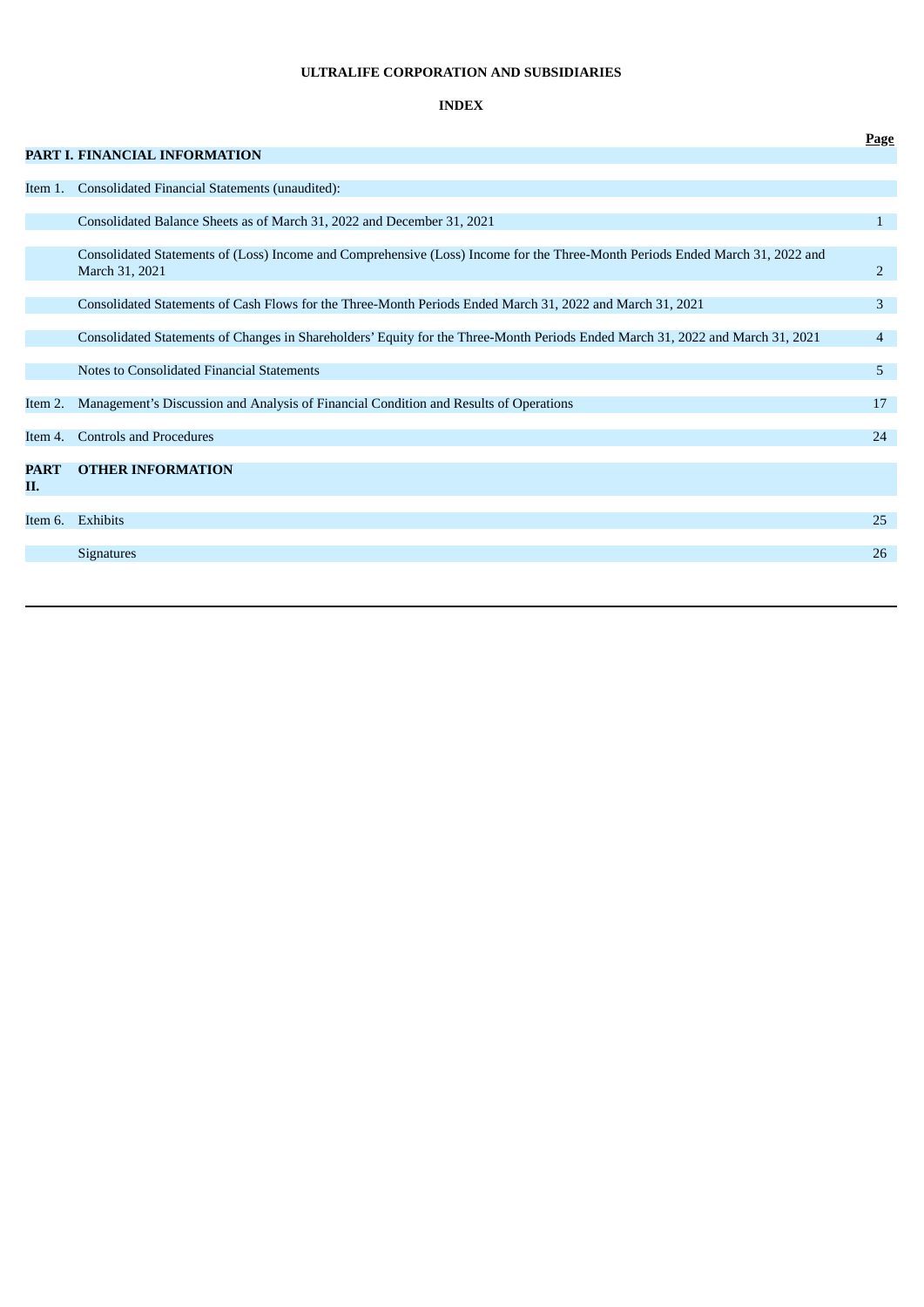# **Item 1. CONSOLIDATED FINANCIAL STATEMENTS**

## **ULTRALIFE CORPORATION AND SUBSIDIARIES CONSOLIDATED BALANCE SHEETS (In Thousands except share amounts) (Unaudited)**

|                                                                                                                                                            | March 31,<br>2022 |           |                | December 31,<br>2021 |
|------------------------------------------------------------------------------------------------------------------------------------------------------------|-------------------|-----------|----------------|----------------------|
| <b>ASSETS</b>                                                                                                                                              |                   |           |                |                      |
| Current assets:                                                                                                                                            |                   |           |                |                      |
| Cash                                                                                                                                                       | \$                | 6,050     | $\mathfrak{S}$ | 8,413                |
| Trade accounts receivable, net of allowance for doubtful accounts of \$325 and \$346, respectively                                                         |                   | 22,909    |                | 20,232               |
| Inventories, net                                                                                                                                           |                   | 36,380    |                | 33,189               |
| Prepaid expenses and other current assets                                                                                                                  |                   | 3,803     |                | 4,690                |
| Total current assets                                                                                                                                       |                   | 69,142    |                | 66,524               |
| Property, plant and equipment, net                                                                                                                         |                   | 22,773    |                | 23.205               |
| Goodwill                                                                                                                                                   |                   | 37,926    |                | 38,068               |
| Other intangible assets, net                                                                                                                               |                   | 17,043    |                | 17,390               |
| Deferred income taxes, net                                                                                                                                 |                   | 11,804    |                | 11,472               |
| Other noncurrent assets                                                                                                                                    |                   | 2,701     |                | 2,879                |
| Total assets                                                                                                                                               | \$                | 161,389   | $\mathfrak{S}$ | 159,538              |
| <b>LIABILITIES AND SHAREHOLDERS' EQUITY</b>                                                                                                                |                   |           |                |                      |
| Current liabilities:                                                                                                                                       |                   |           |                |                      |
| Accounts payable                                                                                                                                           | $\mathbb{S}$      | 11,235    | \$             | 9,823                |
| Current portion of long-term debt                                                                                                                          |                   | 2,000     |                | 2,000                |
| Accrued compensation and related benefits                                                                                                                  |                   | 1,615     |                | 1,842                |
| Accrued expenses and other current liabilities                                                                                                             |                   | 5,165     |                | 5,259                |
| Total current liabilities                                                                                                                                  |                   | 20,015    |                | 18,924               |
| Long-term debt                                                                                                                                             |                   | 19,981    |                | 18,857               |
| Deferred income taxes                                                                                                                                      |                   | 2,178     |                | 2,254                |
| Other noncurrent liabilities                                                                                                                               |                   | 1,574     |                | 1,760                |
| <b>Total liabilities</b>                                                                                                                                   |                   | 43,748    |                | 41,795               |
| Commitments and contingencies (Note 9)                                                                                                                     |                   |           |                |                      |
| Shareholders' equity:                                                                                                                                      |                   |           |                |                      |
| Preferred stock - par value \$.10 per share; authorized 1,000,000 shares; none issued                                                                      |                   |           |                |                      |
| Common stock – par value \$.10 per share; authorized 40,000,000 shares; issued – 20,560,796 shares at                                                      |                   |           |                |                      |
| March 31, 2022 and 20,522,427 shares at December 31, 2021; outstanding - 16,127,082 shares at March<br>31, 2022 and 16,089,832 shares at December 31, 2021 |                   | 2,056     |                | 2,052                |
| Capital in excess of par value                                                                                                                             |                   | 186,816   |                | 186,518              |
| Accumulated deficit                                                                                                                                        |                   | (48,000)  |                | (47, 832)            |
| Accumulated other comprehensive loss                                                                                                                       |                   | (1,889)   |                | (1,653)              |
|                                                                                                                                                            |                   | (21, 476) |                | (21, 469)            |
| Treasury stock - at cost; 4,433,714 shares at March 31, 2022 and 4,432,595 shares at December 31, 2021<br>Total Ultralife Corporation equity               |                   | 117,507   |                | 117,616              |
|                                                                                                                                                            |                   | 134       |                | 127                  |
| Non-controlling interest                                                                                                                                   |                   | 117,641   |                | 117,743              |
| Total shareholders' equity                                                                                                                                 |                   |           |                |                      |
| Total liabilities and shareholders' equity                                                                                                                 | \$                | 161,389   | \$             | 159,538              |

The accompanying notes are an integral part of these consolidated financial statements.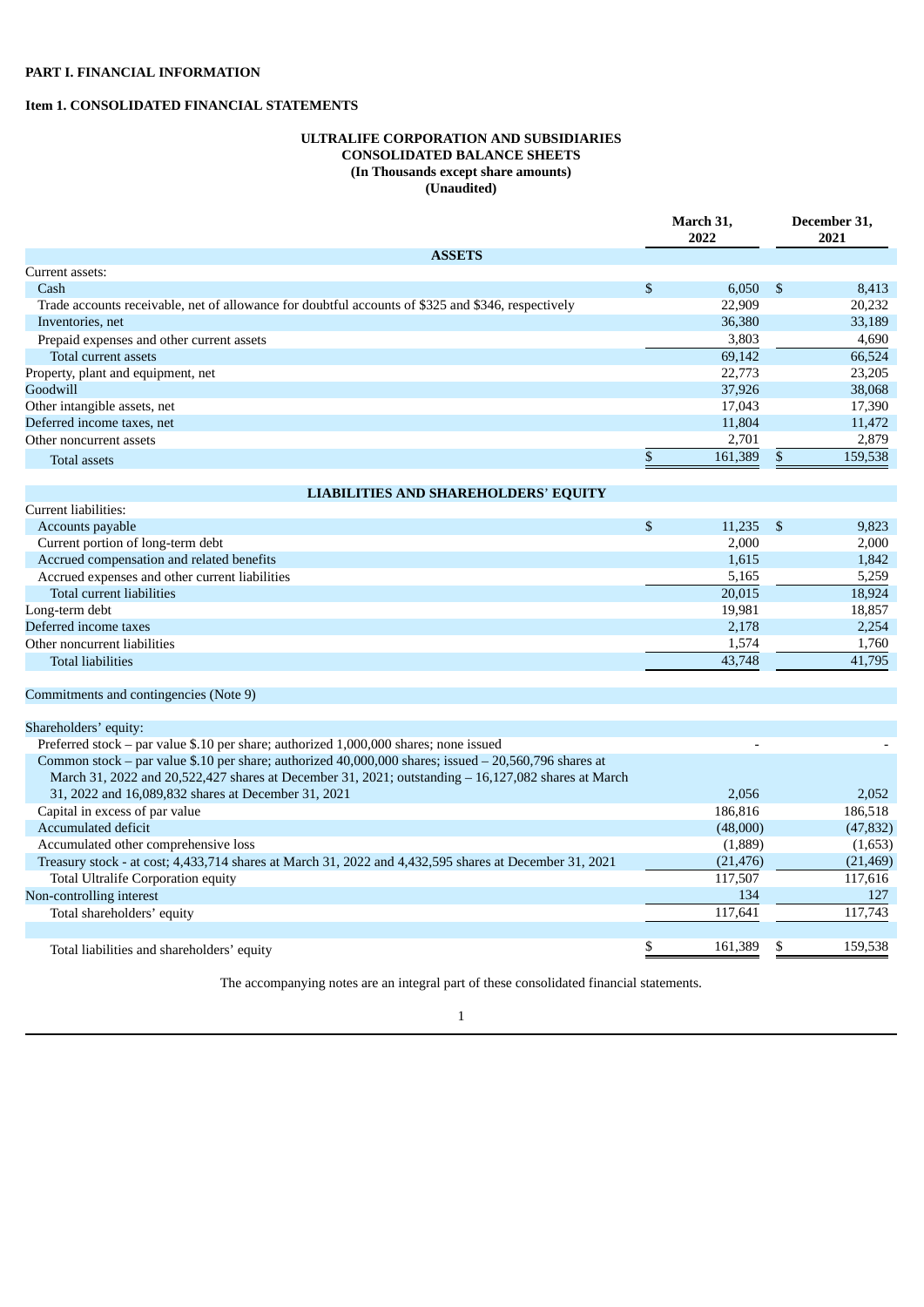# **ULTRALIFE CORPORATION AND SUBSIDIARIES CONSOLIDATED STATEMENTS OF (LOSS) INCOME AND COMPREHENSIVE (LOSS) INCOME (In Thousands except per share amounts)**

|                                                                                     | Three-month period ended |                   |                           |        |  |
|-------------------------------------------------------------------------------------|--------------------------|-------------------|---------------------------|--------|--|
|                                                                                     |                          | March 31,<br>2022 |                           |        |  |
| <b>Revenues</b>                                                                     | \$                       | 30,373            | \$                        | 25,973 |  |
| Cost of products sold                                                               |                          | 23,415            |                           | 18,995 |  |
| <b>Gross profit</b>                                                                 |                          | 6,958             |                           | 6,978  |  |
| <b>Operating expenses:</b>                                                          |                          |                   |                           |        |  |
| Research and development                                                            |                          | 1,857             |                           | 1,647  |  |
| Selling, general and administrative                                                 |                          | 5,396             |                           | 4,379  |  |
| Total operating expenses                                                            |                          | 7,253             |                           | 6,026  |  |
| <b>Operating (loss) income</b>                                                      |                          | (295)             |                           | 952    |  |
| Other (expense) income:                                                             |                          |                   |                           |        |  |
| Interest and financing expense                                                      |                          | (134)             |                           | (56)   |  |
| Miscellaneous income                                                                |                          | 17                |                           |        |  |
| Total other expense                                                                 |                          | (117)             |                           | (56)   |  |
| (Loss) income before income taxes                                                   |                          | (412)             |                           | 896    |  |
| Income tax (benefit) provision                                                      |                          | (251)             |                           | 217    |  |
| Net (loss) income                                                                   |                          | (161)             |                           | 679    |  |
| Net income attributable to non-controlling interest                                 |                          | (7)               |                           | (8)    |  |
| Net (loss) income attributable to Ultralife Corporation                             |                          | (168)             |                           | 671    |  |
| Other comprehensive (loss) gain:                                                    |                          |                   |                           |        |  |
| Foreign currency translation adjustments                                            |                          | (236)             |                           | 103    |  |
| <b>Comprehensive (loss) income attributable to Ultralife Corporation</b>            | \$                       | (404)             | $\mathfrak{F}$            | 774    |  |
| Net (loss) income per share attributable to Ultralife common shareholders - basic   | \$                       | (.01)             | $\boldsymbol{\mathsf{S}}$ | .04    |  |
| Net (loss) income per share attributable to Ultralife common shareholders - diluted | \$                       | (.01)             | $\mathfrak{s}$            | .04    |  |
| Weighted average shares outstanding - basic                                         |                          | 16,104            |                           | 15,973 |  |
| Potential common shares                                                             |                          |                   |                           | 179    |  |
| Weighted average shares outstanding - diluted                                       |                          | 16,104            |                           | 16,152 |  |

The accompanying notes are an integral part of these consolidated financial statements.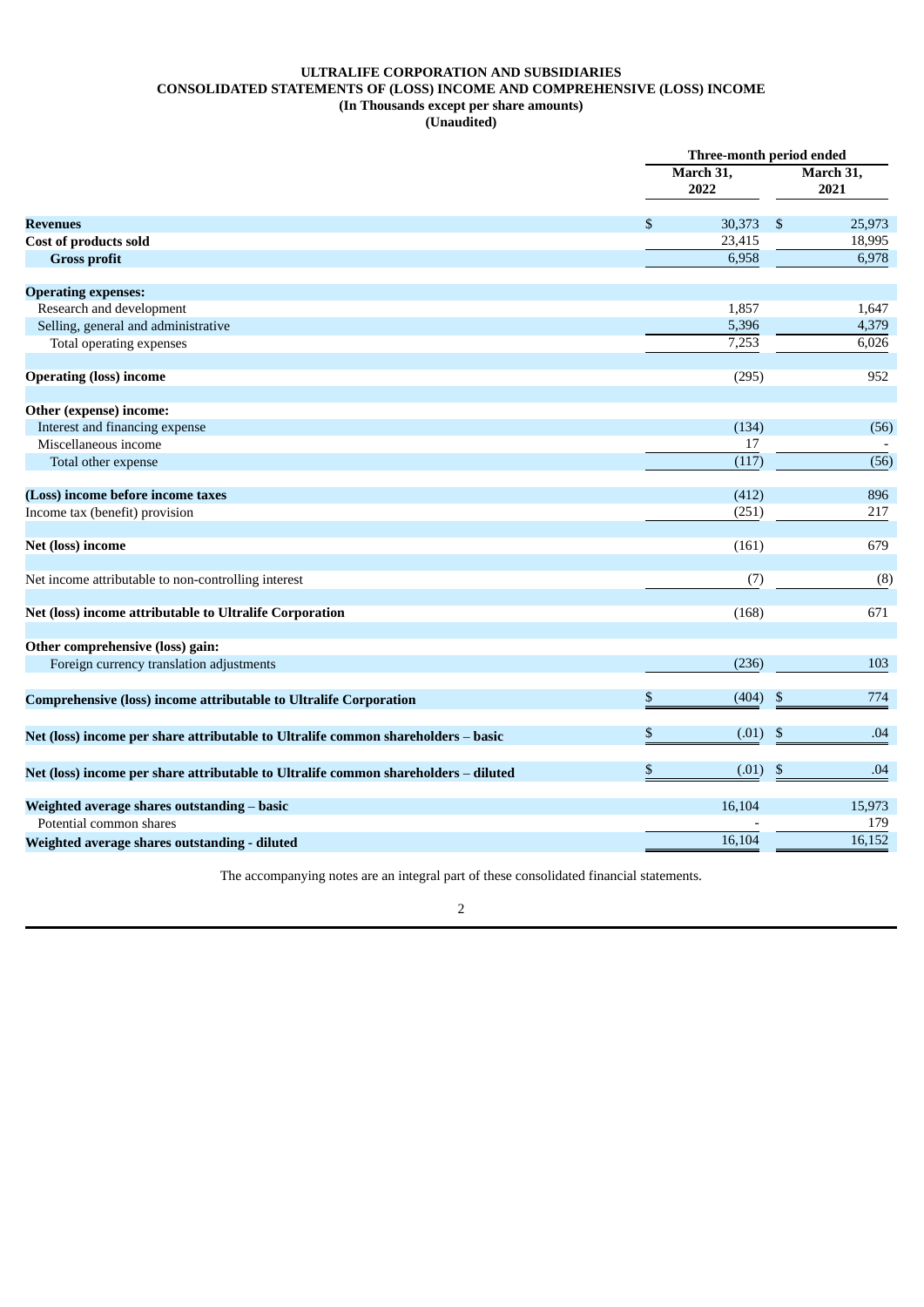# **ULTRALIFE CORPORATION AND SUBSIDIARIES CONSOLIDATED STATEMENTS OF CASH FLOWS (Dollars in Thousands) (Unaudited)**

|                                                                                                    | Three-month period ended |                   |                   |          |  |
|----------------------------------------------------------------------------------------------------|--------------------------|-------------------|-------------------|----------|--|
|                                                                                                    |                          | March 31,<br>2022 | March 31,<br>2021 |          |  |
| <b>OPERATING ACTIVITIES:</b>                                                                       |                          |                   |                   |          |  |
| Net (loss) income                                                                                  | \$                       | $(161)$ \$        |                   | 679      |  |
| Adjustments to reconcile net (loss) income to net cash (used in) provided by operating activities: |                          |                   |                   |          |  |
| Depreciation                                                                                       |                          | 816               |                   | 730      |  |
| Amortization of intangible assets                                                                  |                          | 328               |                   | 154      |  |
| Amortization of financing fees                                                                     |                          |                   |                   | 26       |  |
| Stock-based compensation                                                                           |                          | 189               |                   | 184      |  |
| Deferred income taxes                                                                              |                          | (402)             |                   | 168      |  |
| Proceeds from litigation settlement                                                                |                          |                   |                   | 1,593    |  |
| Changes in operating assets and liabilities:                                                       |                          |                   |                   |          |  |
| Accounts receivable                                                                                |                          | (2, 724)          |                   | 1,952    |  |
| <b>Inventories</b>                                                                                 |                          | (3,274)           |                   | 367      |  |
| Prepaid expenses and other assets                                                                  |                          | 977               |                   | 225      |  |
| Accounts payable and other liabilities                                                             |                          | 1,022             |                   | (2, 175) |  |
| Net cash (used in) provided by operating activities                                                |                          | (3,222)           |                   | 3,903    |  |
| <b>INVESTING ACTIVITIES:</b>                                                                       |                          |                   |                   |          |  |
| Purchases of property, plant and equipment                                                         |                          | (371)             |                   | (489)    |  |
| Net cash used in investing activities                                                              |                          | (371)             |                   | (489)    |  |
| <b>FINANCING ACTIVITIES:</b>                                                                       |                          |                   |                   |          |  |
| Borrowings on revolving credit facility                                                            |                          | 1,450             |                   |          |  |
| Payments on term loan facility                                                                     |                          | (333)             |                   | (393)    |  |
| Proceeds from exercise of stock options                                                            |                          | 113               |                   | 31       |  |
| Tax withholdings on stock-based awards                                                             |                          | (7)               |                   | (58)     |  |
| Net cash provided by (used in) financing activities                                                |                          | 1,223             |                   | (420)    |  |
| Effect of exchange rate changes on cash                                                            |                          | 7                 |                   | 15       |  |
|                                                                                                    |                          |                   |                   |          |  |
| (DECREASE) INCREASE IN CASH                                                                        |                          | (2,363)           |                   | 3,009    |  |
| Cash, Beginning of period                                                                          |                          | 8,413             |                   | 10,653   |  |
| Cash, End of period                                                                                | \$                       | 6,050             | $\mathbb{S}$      | 13,662   |  |

The accompanying notes are an integral part of these consolidated financial statements.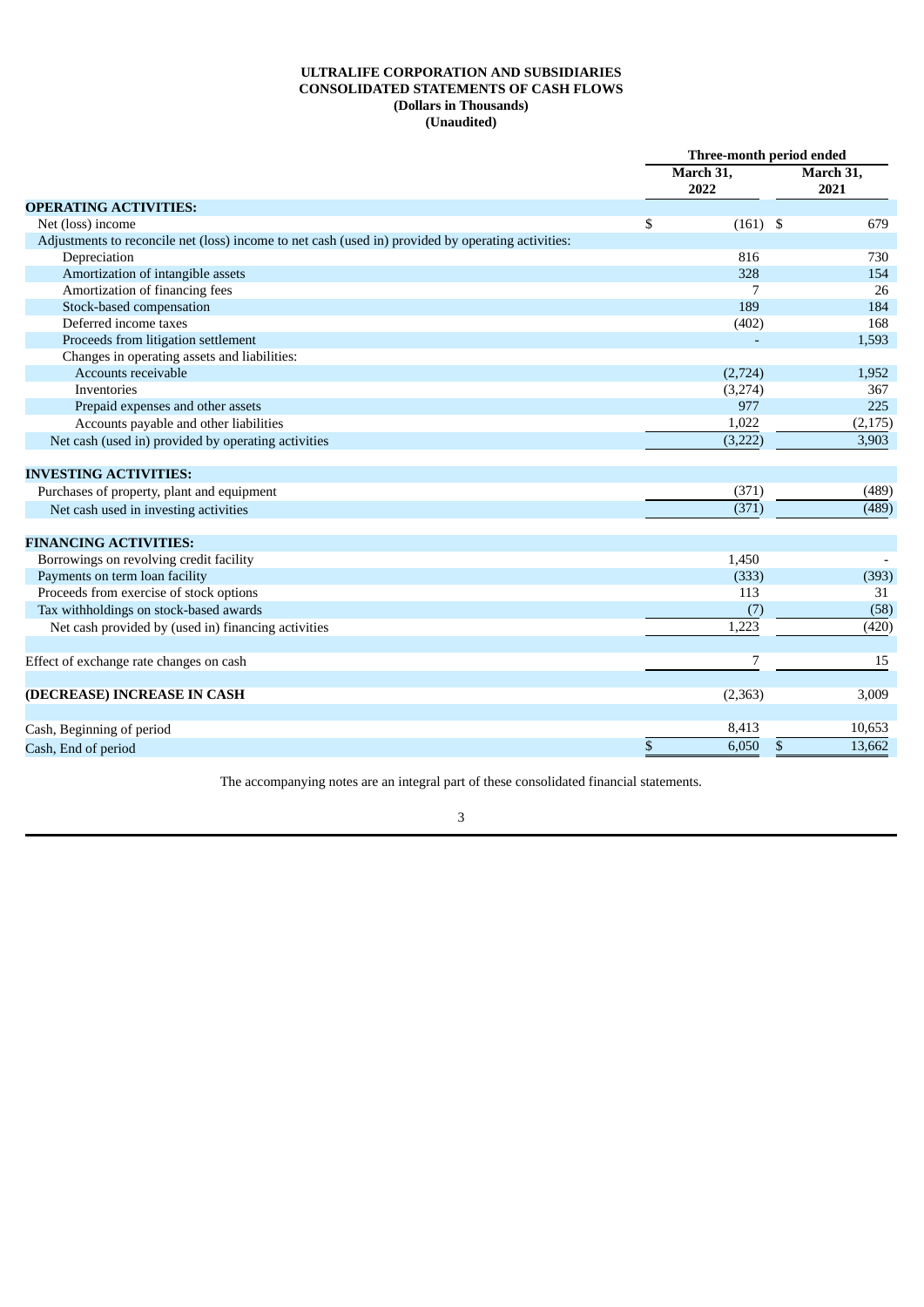### **ULTRALIFE CORPORATION AND SUBSIDIARIES CONSOLIDATED STATEMENTS OF CHANGES IN SHAREHOLDERS**' **EQUITY (In Thousands except share amounts) (Unaudited)**

|                                                         | <b>Common Stock</b><br>Number of |                | Capital<br>in Excess<br>of Par |      | <b>Accumulated</b><br>Other           |     | <b>Accumulated</b> |     |                                 | Non-                                  |    |              |
|---------------------------------------------------------|----------------------------------|----------------|--------------------------------|------|---------------------------------------|-----|--------------------|-----|---------------------------------|---------------------------------------|----|--------------|
|                                                         | <b>Shares</b>                    | <b>Amount</b>  | <b>Value</b>                   |      | Comprehensive<br><b>Income (Loss)</b> |     | <b>Deficit</b>     |     | <b>Treasury</b><br><b>Stock</b> | <b>Controlling</b><br><b>Interest</b> |    | <b>Total</b> |
| <b>Balance – December 31,</b><br>2020                   | 20,373,519                       | \$<br>2,037    | \$<br>185,464                  | \$   | $(1,782)$ \$                          |     | (47,598)           | -\$ | $(21,321)$ \$                   | 123                                   | \$ | 116,923      |
| Net income                                              |                                  |                |                                |      |                                       |     | 671                |     |                                 | 8                                     |    | 679          |
| <b>Stock option exercises</b>                           | 37,159                           | $\overline{4}$ | 27                             |      |                                       |     |                    |     | (52)                            |                                       |    | (21)         |
| Stock-based compensation -<br>stock options             |                                  |                | 163                            |      |                                       |     |                    |     |                                 |                                       |    | 163          |
| Stock-based compensation -<br>restricted stock          |                                  |                | 21                             |      |                                       |     |                    |     |                                 |                                       |    | 21           |
| Vesting of restricted stock                             | 5,833                            | 1              | (1)                            |      |                                       |     |                    |     | (7)                             |                                       |    | (7)          |
| Foreign currency translation<br>adjustments adjustments |                                  |                |                                |      | 103                                   |     |                    |     |                                 |                                       |    | 103          |
| <b>Balance - March 31, 2021</b>                         | 20,416,511                       | \$<br>2,042    | \$<br>185,674                  | \$   | (1,679)                               | \$  | (46, 927)          | \$  | (21, 380)                       | \$<br>131                             | \$ | 117,861      |
|                                                         |                                  |                |                                |      |                                       |     |                    |     |                                 |                                       |    |              |
| <b>Balance – December 31,</b><br>2021                   | 20,522,427                       | \$<br>2,052    | \$<br>186,518                  | - \$ | $(1,653)$ \$                          |     | (47, 832)          | \$  | $(21,469)$ \$                   | 127                                   | \$ | 117,743      |
| Net (loss) income                                       |                                  |                |                                |      |                                       |     | (168)              |     |                                 | 7                                     |    | (161)        |
| <b>Stock option exercises</b>                           | 38,369                           | $\overline{4}$ | 109                            |      |                                       |     |                    |     | (7)                             |                                       |    | 106          |
| Stock-based compensation -<br>stock options             |                                  |                | 181                            |      |                                       |     |                    |     |                                 |                                       |    | 181          |
| Stock-based compensation -<br>restricted stock          |                                  |                | 8                              |      |                                       |     |                    |     |                                 |                                       |    | 8            |
| Foreign currency translation<br>adjustments adjustments |                                  |                |                                |      | (236)                                 |     |                    |     |                                 |                                       |    | (236)        |
| <b>Balance - March 31, 2022</b>                         | 20,560,796                       | \$<br>2,056    | \$<br>186,816                  | \$   | (1,889)                               | \$. | (48,000)           | \$  | (21, 476)                       | \$<br>134                             | \$ | 117,641      |

The accompanying notes are an integral part of these consolidated financial statements.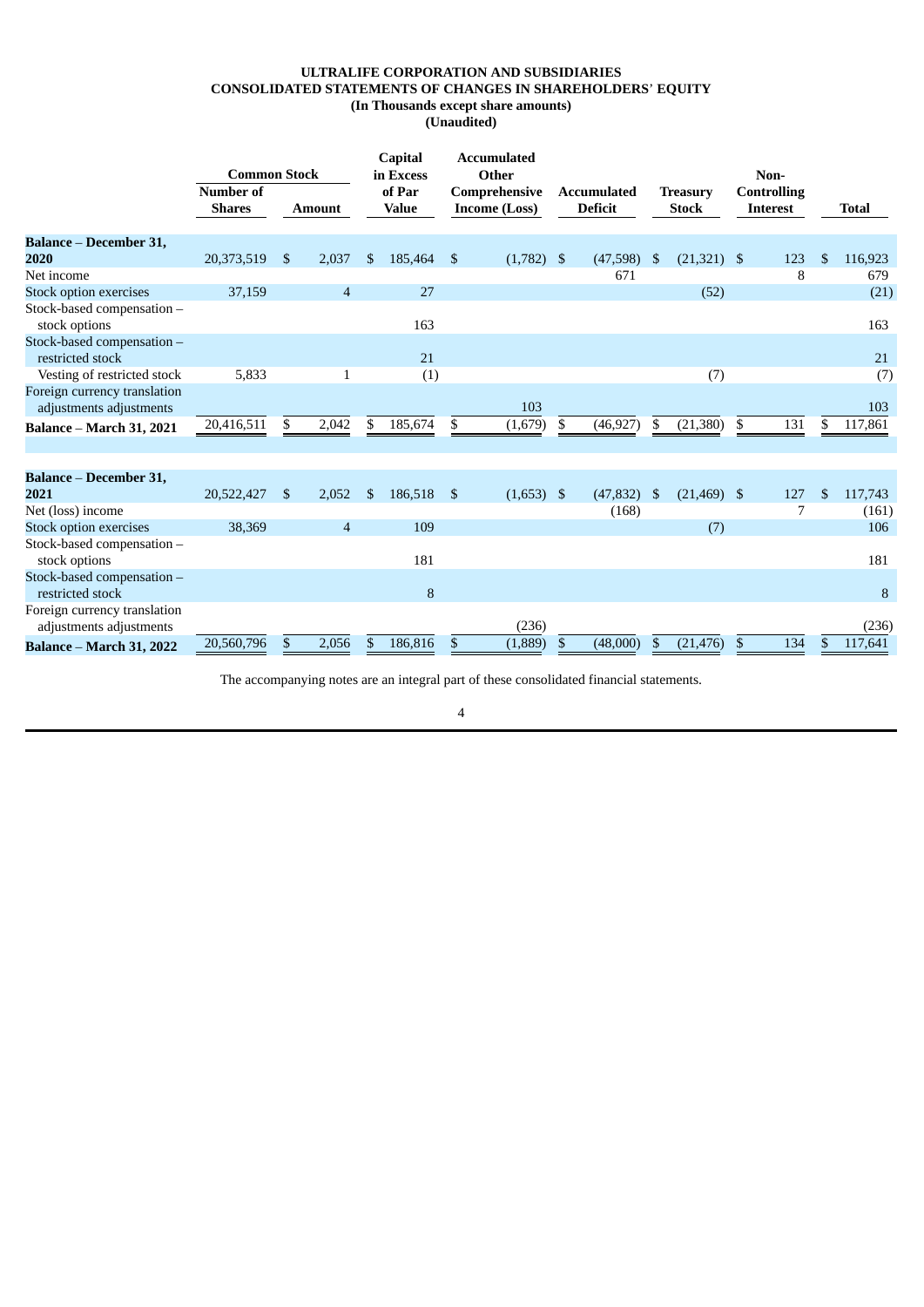### **ULTRALIFE CORPORATION NOTES TO CONSOLIDATED FINANCIAL STATEMENTS** (In thousands except share and per share amounts)

(Unaudited)

### *1. BASIS OF PRESENTATION*

The accompanying unaudited Consolidated Financial Statements of Ultralife Corporation and its subsidiaries (the "Company" or "Ultralife") have been prepared in accordance with generally accepted accounting principles in the United States of America ("GAAP") for interim financial information and with the instructions to Rule 8-03 of Regulation S-X. Accordingly, they do not include all the information and notes for complete financial statements. In the opinion of management, all adjustments (consisting of normal recurring accruals and adjustments) considered necessary for a fair presentation of the Consolidated Financial Statements have been included. Results for interim periods should not be considered indicative of results to be expected for a full year. Reference should be made to the Consolidated Financial Statements and related notes thereto contained in our Form 10-K for the year ended December 31, 2021.

The December 31, 2021 consolidated balance sheet information referenced herein was derived from audited financial statements but does not include all disclosures required by GAAP.

Certain items previously reported in specific financial statement captions have been reclassified to conform to the current presentation.

### *Recent Accounting Guidance Not Yet Adopted*

In June 2016, the Financial Accounting Standards Board ("FASB") issued ASU 2016-13, "Financial Instruments – Credit Losses (Topic 326) – Measurement of Credit Losses on Financial Instruments", which requires entities to measure all expected credit losses for financial assets held at the reporting data based on historical experience, current conditions, and reasonable and supportable forecasts. This replaces the existing incurred loss model and is applicable to the measurement of credit losses on financial assets measured at amortized cost. This guidance is effective for the Company for fiscal years, and interim periods within those fiscal years, beginning after December 15, 2022. The Company is currently assessing the impact that adopting this new accounting standard will have on our consolidated financial statements.

## *2. ACQUISITION*

On December 13, 2021, the Company acquired all the outstanding shares of Excell for an aggregate net purchase price of \$23,519 in cash.

On December 13, 2021, 1336889 B.C. Unlimited Liability Company, a British Columbia unlimited liability company and wholly-owned subsidiary of Ultralife Canada Holding Corp., a Delaware corporation ("UCHC") and wholly-owned subsidiary of Ultralife Excell Holding Corp., a Delaware corporation ("UEHC") and wholly-owned subsidiary of Ultralife Corporation, completed the acquisition of all issued and outstanding shares of Excell Battery Canada Inc., a British Columbia corporation ("Excell Canada") (the "Excell Canada Acquisition"), and, concurrently, 1336902 B.C. Unlimited Liability Company, a British Columbia unlimited liability company and wholly-owned subsidiary of UCHC, completed the acquisition of all issued and outstanding shares of 656700 B.C. LTD, a British Columbia corporation and sole owner of all issued and outstanding shares of Excell Battery Corporation USA, a Texas corporation ("Excell USA", and together with Excell Canada, "Excell Battery Group" or "Excell") (the "Excell USA Acquisition", and together with the Excell Canada Acquisition, the "Excell Acquisition").

Based in Canada with U.S. operations, Excell is a leading independent designer and manufacturer of high-performance smart battery systems, battery packs and monitoring systems to customer specifications. Excell serves a variety of industrial markets including downhole drilling, OEM industrial and medical devices, automated meter reading, ruggedized computers, and mining, marine and other mission critical applications which demand uncompromised safety, service, reliability and quality.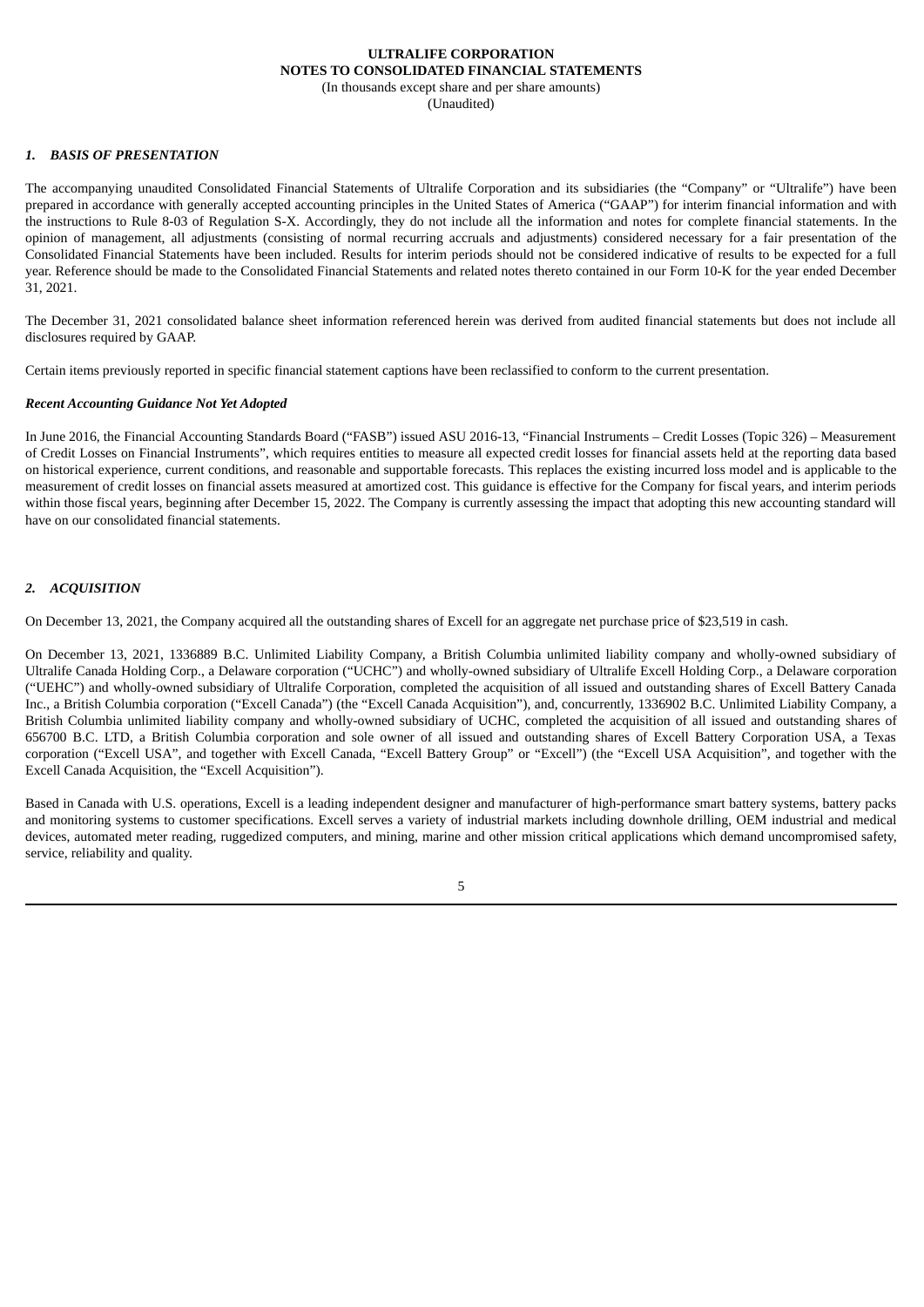The Excell Canada Acquisition was completed pursuant to a Share Purchase Agreement dated December 13, 2021 (the "Excell Canada Acquisition Agreement") by and among 1336889 B.C. Unlimited Liability Company, Mark Kroeker, Randolph Peters, Brian Larsen, M. & W. Holdings Ltd., Karen Kroeker, Heather Peterson, Michael Kroeker, Nicholas Kroeker, Brentley Peters, Craig Peters, Kurtis Peters, Heather Larsen, Ian Kane, Carol Peters, and 0835205 B.C. LTD (the "Excell Canada Sellers"), Mark Kroeker in his capacity as the Excell Canada Sellers' Representative, and Excell Canada. The Excell USA Acquisition was completed pursuant to a Share Purchase Agreement dated December 13, 2021 (the "Excell USA Acquisition Agreement", and together with the Excell Canada Acquisition Agreement, the "Excell Acquisition Agreements") by and among 1336902 B.C. Unlimited Liability Company, M. & W. Holdings Ltd., Ian Kane, Sanford Capital Ltd., Arcee Enterprises Inc., and 0835205 B.C. Ltd. (the "Excell USA Sellers", and together with the Excell Canada Sellers, the "Sellers"), Mark Kroeker in his capacity as the Excell USA Sellers' Representative, and 656700 B.C. LTD. The Excell Acquisition Agreements contain customary terms and conditions including representations, warranties and indemnification provisions. A portion of the consideration paid to the Sellers is being held in escrow for indemnification purposes for a period of twelve months from the closing date.

The Excell Acquisition was funded by the Company through a combination of cash on hand and borrowings under the Amended Credit Facilities (Note 3).

The Excell Acquisition was accounted for in accordance with the accounting treatment of a business combination pursuant to FASB ASC Topic 805, Business Combinations ("ASC 805"). Accordingly, the purchase price was allocated to the tangible and intangible assets acquired and the liabilities assumed based on their estimated fair values on the acquisition date. The excess of the purchase price over the estimated fair value of the separately identifiable assets acquired and liabilities assumed was allocated to goodwill. Management is responsible for determining the acquisition date fair value of the assets acquired and liabilities assumed, which requires the use of various assumptions and judgments that are inherently subjective. The purchase price allocation presented below reflects all known information about the fair value of the assets acquired and liabilities assumed as of the acquisition date. The purchase price allocation is subject to change should additional information existing as of the acquisition date about the fair value of the assets acquired and liabilities assumed becomes known. The final purchase price allocation may reflect material changes in the valuation of assets acquired and liabilities assumed, including but not limited to intangible assets, fixed assets, deferred taxes, and residual goodwill.

| Cash                                           | \$<br>736 |
|------------------------------------------------|-----------|
| Accounts receivable                            | 3,570     |
| <b>Inventories</b>                             | 3,622     |
| Prepaid expenses and other current assets      | 785       |
| Property, plant and equipment                  | 429       |
| Goodwill                                       | 10,989    |
| Other intangible assets                        | 8,870     |
| Other noncurrent assets                        | 991       |
| Accounts payable                               | (1,450)   |
| Accrued compensation and related benefits      | (540)     |
| Accrued expenses and other current liabilities | (720)     |
| Deferred tax liability, net                    | (2,223)   |
| Other noncurrent liabilities                   | (803)     |
| Net assets acquired                            | 24,256    |

The purchase price allocation was adjusted during the three-month period ended March 31, 2022 to reflect a change in the estimated fair value of certain other intangible assets acquired. The measurement period adjustment resulted in a \$40 increase in other intangible assets acquired, a \$10 increase in deferred tax liabilities and a \$30 decrease to goodwill. The adjusted purchase price allocation is reflected in the consolidated balance sheet as of March 31, 2022.

The goodwill included in the Company's purchase price allocation presented above represents the value of Excell's assembled and trained workforce, the incremental value that Excell engineering and technology will bring to the Company and the revenue growth which is expected to occur over time which is attributable to increased market penetration from future new products and customers. The goodwill acquired in connection with the acquisition is not deductible for income tax purposes.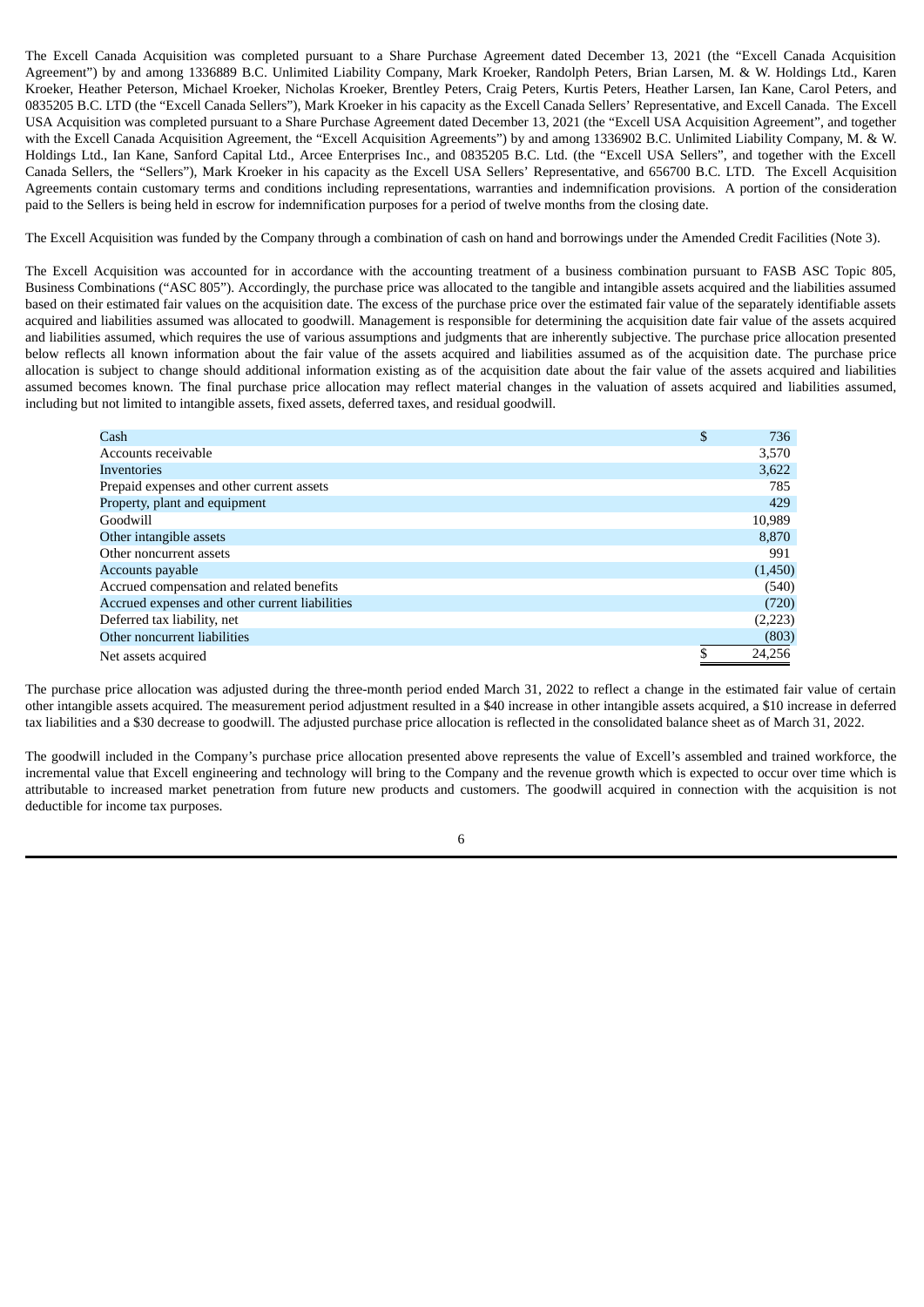Other intangible assets were valued using the income approach which requires a forecast of all expected future cash flows and the use of certain assumptions and estimates. The following table summarizes the estimated fair value and annual amortization for each of the identifiable intangible assets acquired.

|                        |   | <b>Annual Amortization</b> |                       |  |                          |  |                          |      |                          |      |     |  |      |  |
|------------------------|---|----------------------------|-----------------------|--|--------------------------|--|--------------------------|------|--------------------------|------|-----|--|------|--|
|                        |   | <b>Estimated</b>           | Amortization          |  | Year<br>Year             |  |                          | Year |                          | Year |     |  | Year |  |
|                        |   | <b>Fair Value</b>          | <b>Period (Years)</b> |  |                          |  |                          |      |                          |      |     |  |      |  |
| Customer relationships | Φ | 4,100                      | 15                    |  | 273                      |  | 273                      |      | 273                      |      | 273 |  | 273  |  |
| Trade name             |   | 3,150                      | Indefinite            |  | $\overline{\phantom{a}}$ |  | $\overline{\phantom{0}}$ |      | $\overline{\phantom{0}}$ |      |     |  |      |  |
| Customer contracts     |   | 1,140                      | 15                    |  | 76                       |  | 76                       |      | 76                       |      | 76  |  | 76   |  |
| <b>Backlog</b>         |   | 360                        |                       |  | 360                      |  | $\overline{\phantom{0}}$ |      |                          |      |     |  |      |  |
| Technology             |   | 120                        |                       |  | 17                       |  |                          |      | 17                       |      | 17  |  | 17   |  |
| Total                  |   | 8,870                      |                       |  | 726                      |  | 366                      |      | 366                      |      | 366 |  | 366  |  |

We acquired right-of-use assets and assumed lease liabilities of \$960 for Excell's operating facilities. Right-of-use assets are classified as other noncurrent assets, and current and long-term lease liabilities are classified as accrued expenses and other current liabilities and other noncurrent liabilities, respectively, on the Company's consolidated balance sheet.

The operating results and cash flows of Excell are reflected in the Company's consolidated financial statements from the date of acquisition. Excell is included in the Battery & Energy Products segment.

For the three months ended March 31, 2022, Excell contributed revenue of \$6,436 and net income of \$394, inclusive of amortization expense of \$182 on acquired identifiable intangible assets and a \$55 increase in cost of products sold attributable to the fair market value step-up of acquired inventory sold during the period.

### *3. DEBT*

On December 13, 2021, Ultralife, Southwest Electronic Energy Corporation, a Texas corporation ("SWE"), CLB, INC., a Texas corporation and wholly owned subsidiary of SWE ("CLB"), UEHC, UCHC and Excell USA, as borrowers, entered into the Second Amendment Agreement with KeyBank National Association ("KeyBank" or the "Bank"), as lender and administrative agent, to amend the Credit and Security Agreement dated May 31, 2017 as amended by the First Amendment Agreement by and among Ultralife, SWE, CLB and KeyBank dated May 1, 2019 (the "Credit Agreement", and together with the Second Amendment Agreement, the "Amended Credit Agreement").

The Amended Credit Agreement, among other things, provides for a 5-year, \$10,000 senior secured term loan (the "Term Loan Facility") and extends the term of the \$30,000 senior secured revolving credit facility (the "Revolving Credit Facility", and together with the Term Loan Facility, the "Amended Credit Facilities") through May 30, 2025. Up to six months prior to May 30, 2025, the Revolving Credit Facility may be increased to \$50,000 with the Bank's concurrence.

Upon closing of the Excell Acquisition on December 13, 2021, the Company drew down the full amount of the Term Loan Facility and \$10,980 under the Revolving Credit Facility. As of March 31, 2022, the Company had \$9,667 outstanding principal on the Term Loan Facility, \$2,000 of which is included in current portion of long-term debt on the consolidated balance sheet, and \$12,430 outstanding on the Revolving Credit Facility. As of March 31, 2022, total unamortized debt issuance costs of \$116, including placement, renewal and legal fees associated with the Amended Credit Agreement, are classified as a reduction of long-term debt on the balance sheet. Debt issuance costs are amortized to interest expense over the term of the Amended Credit Facilities.

The remaining availability under the Revolving Credit Facility is subject to certain borrowing base limits based on trade receivables and inventories.

The Company is required to repay the borrowings under the Term Loan Facility in equal consecutive monthly payments commencing on February 1, 2022, in arrears, together with applicable interest. All unpaid principal and accrued and unpaid interest with respect to the Term Loan Facility is due and payable in full on January 1, 2027. All unpaid principal and accrued and unpaid interest with respect to the Revolving Credit Facility is due and payable in full on May 30, 2025. The Company may voluntarily prepay principal amounts outstanding at any time subject to certain restrictions.

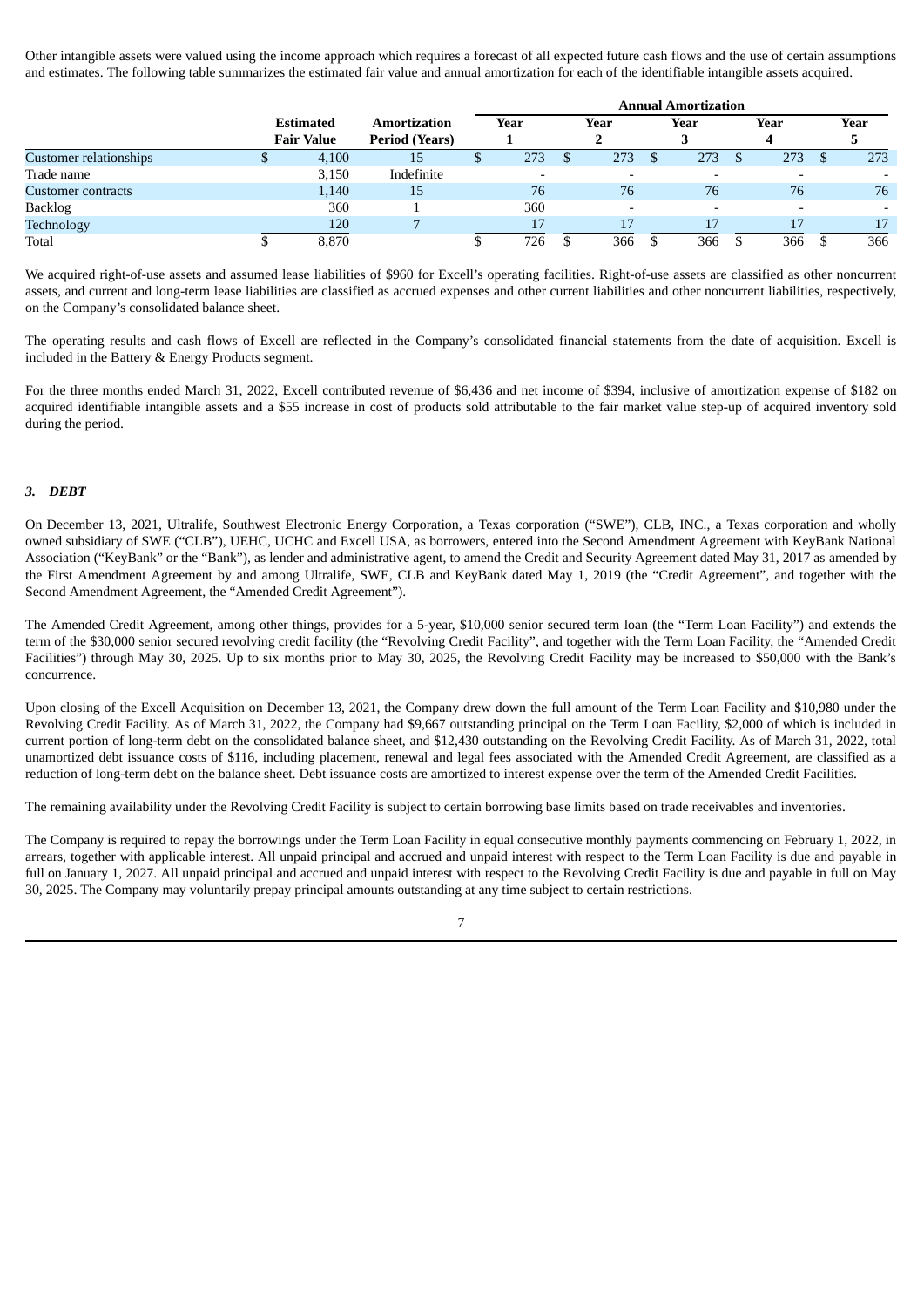In addition to the customary affirmative and negative covenants, the Company must maintain a consolidated senior leverage ratio, as defined in the Amended Credit Agreement, of equal to or less than 3.5 to 1.0 for the fiscal quarters ending December 31, 2022 and March 31, 2023, and equal to or less than 3.0 to 1.0 for the fiscal quarters ending June 30, 2023 and thereafter.

Borrowings under the Amended Credit Facilities are secured by substantially all the assets of the Company and its subsidiaries.

Interest will accrue on outstanding indebtedness under the Amended Credit Facilities at the Base Rate or the Overnight LIBOR Rate, as selected by the Company, plus the applicable margin. The Base Rate is the higher of (a) the Prime Rate, (b) the Federal Funds Effective Rate plus 50 basis points, and (c) the Overnight LIBOR Rate plus one hundred basis points. The applicable margin ranges from zero to negative 50 basis points for the Base Rate and from 185 to 215 basis points for the Overnight LIBOR Rate and are determined based on the Company's senior leverage ratio. The Second Amendment Agreement includes standard market provisions permitting the Bank to transition from LIBOR to a SOFR based rate, in its discretion

The Company must pay a fee of 0.15% to 0.25% based on the average daily unused availability under the Revolving Credit Facility.

Payments must be made by the Company to the extent borrowings exceed the maximum amount then permitted to be drawn on the Amended Credit Facilities and from the proceeds of certain transactions. Upon the occurrence of an event of default, the outstanding obligations may be accelerated, and the Bank will have other customary remedies including resort to the security interest the Company provided to the Bank.

### *4. EARNINGS PER SHARE*

Basic earnings (loss) per share ("EPS") is computed by dividing net income (loss) attributable to Ultralife by the weighted average shares outstanding during the period. Diluted EPS includes the dilutive effect of securities, if any, and is calculated using the treasury stock method. For the three-month period ended March 31, 2022, there were no outstanding awards included in the calculation of diluted weighted average shares outstanding and no potential common shares included in the calculation of diluted EPS, as no securities were dilutive. There were 1,204,490 outstanding stock options and 11,664 unvested restricted stock awards not included in the calculation of diluted EPS for the three-month period ended March 31, 2022, as the effect would be antidilutive. For the comparable three-month period ended March 31, 2021, 459,650 stock options and 20,832 restricted stock awards were included in the calculation of diluted weighted average shares outstanding resulting in 178,781 additional shares in the calculation of diluted EPS. There were 668,917 outstanding stock options for the three-month period ended March 31, 2021 that were not included in the calculation of diluted EPS, as the effect would be antidilutive.

### *5. SUPPLEMENTAL BALANCE SHEET INFORMATION*

#### *Fair Value Measurements and Disclosures*

The fair value of financial instruments approximated their carrying values at March 31, 2022 and December 31, 2021. The fair value of cash, accounts receivable, accounts payable, accrued liabilities, and the current portion of long-term debt approximates carrying value due to the short-term nature of these instruments.

#### *Cash*

The composition of the Company's cash was as follows:

| March 31,<br>2022 |       |  | December 31,<br>2021 |
|-------------------|-------|--|----------------------|
|                   | 5,968 |  | 8,329                |
|                   | 82    |  | 84                   |
|                   | 6,050 |  | 8,413                |
|                   |       |  |                      |

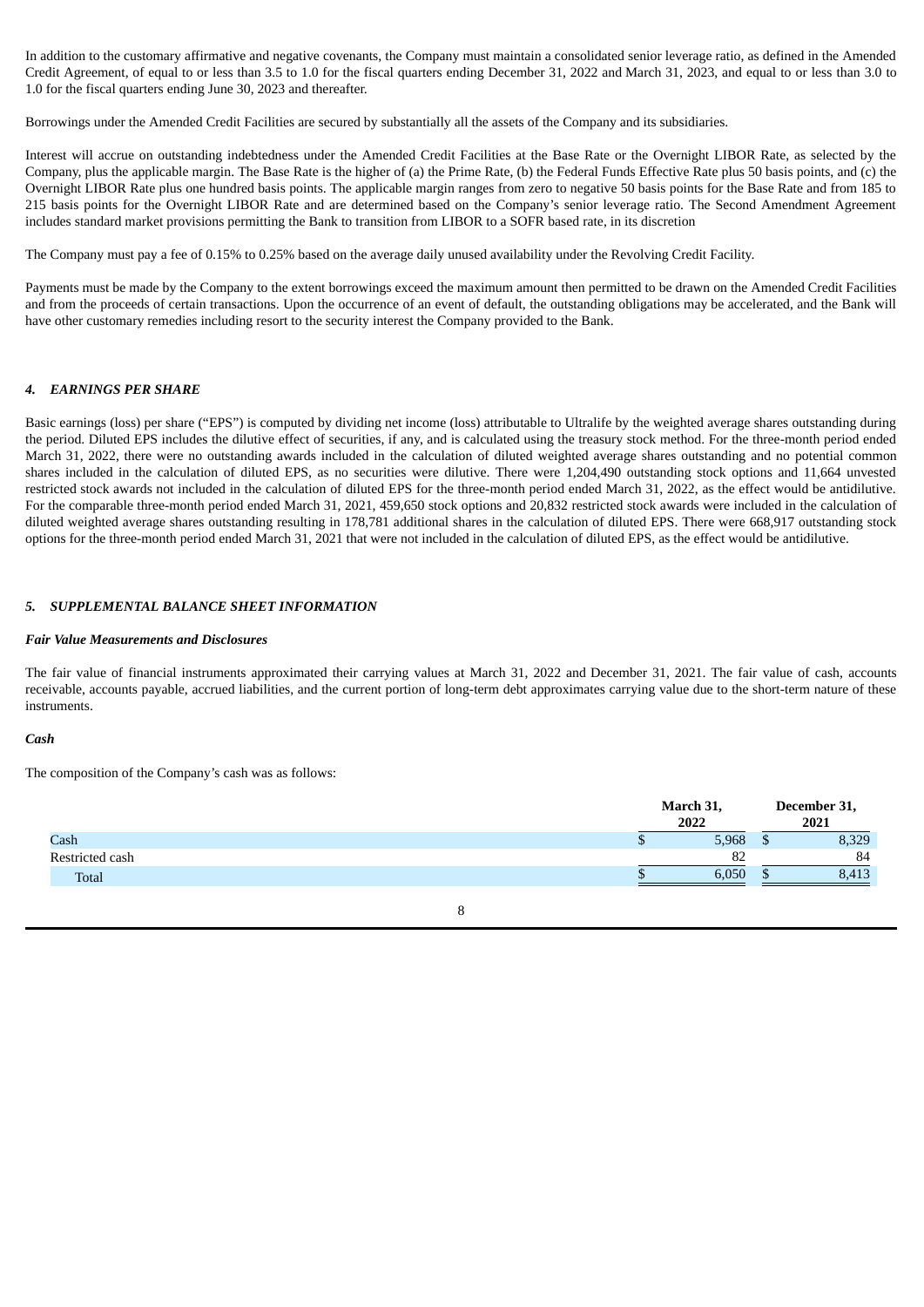As of March 31, 2022 and December 31, 2021, restricted cash included \$82 and \$84, respectively, of euro-denominated deposits withheld by the Dutch tax authorities and third-party VAT representatives in connection with a previously utilized logistics arrangement in the Netherlands. Restricted cash is included as a component of the cash balance for purposes of the consolidated statements of cash flows.

## *Inventories, Net*

Inventories are stated at the lower of cost or net realizable value, net of obsolescence reserves, with cost determined under the first-in, first-out (FIFO) method. The composition of inventories, net was:

|                 |   | March 31,<br>2022 | December 31,<br>2021 |        |  |
|-----------------|---|-------------------|----------------------|--------|--|
| Raw materials   | D | 23,673            |                      | 21,660 |  |
| Work in process |   | 3,521             |                      | 4,227  |  |
| Finished goods  |   | 9,186             |                      | 7,302  |  |
| Total           |   | 36,380            |                      | 33,189 |  |

### *Property, Plant and Equipment, Net*

Major classes of property, plant and equipment consisted of the following:

|                                      | March 31,<br>2022 | December 31,<br>2021 |
|--------------------------------------|-------------------|----------------------|
| Land                                 | 1,273             | 1,273                |
| Buildings and leasehold improvements | 15,443            | 15,442               |
| Machinery and equipment              | 64,137            | 63,780               |
| Furniture and fixtures               | 2,654             | 2,588                |
| Computer hardware and software       | 7,586             | 7,579                |
| Construction in process              | 704               | 761                  |
|                                      | 91.797            | 91,423               |
| Less: Accumulated depreciation       | (69, 024)         | (68, 218)            |
| Property, plant and equipment, net   | 22,773            | 23,205               |

Depreciation expense for property, plant and equipment was \$816 and \$730 for the three-month periods ended March 31, 2022 and March 31, 2021, respectively.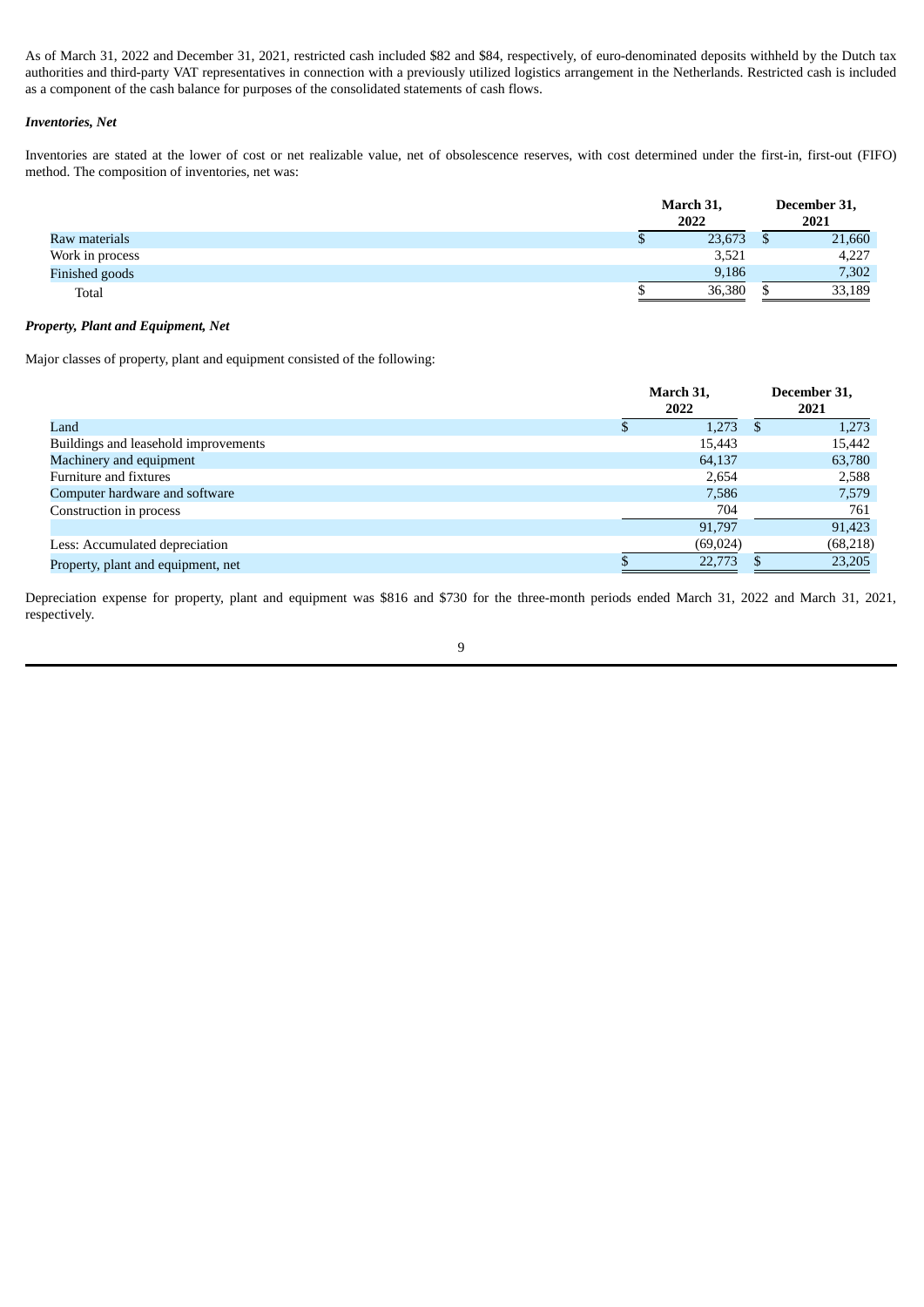### *Goodwill*

The following table summarizes the goodwill activity by segment for the three-month period ended March 31, 2022.

|                                        |    | <b>Battery &amp;</b> |                |              |
|----------------------------------------|----|----------------------|----------------|--------------|
|                                        |    | <b>Energy</b>        | Communications |              |
|                                        |    | <b>Products</b>      | <b>Systems</b> | <b>Total</b> |
| Balance – December 31, 2021            | ۰υ | 26,575               | 11,493         | 38,068       |
| Measurement period adjustment (1)      |    | (30)                 |                | (30)         |
| Effect of foreign currency translation |    | (112)                |                | (112)        |
| Balance – March 31, 2022               |    | 26,433               | 11,493         | 37,926       |

(1) Change for measurement period adjustment related to Excell Acquisition (Note 2).

## *Other Intangible Assets, Net*

The composition of other intangible assets was:

|                               | at March 31, 2022 |        |      |                          |    |            |  |  |
|-------------------------------|-------------------|--------|------|--------------------------|----|------------|--|--|
|                               |                   |        |      | <b>Accumulated</b>       |    |            |  |  |
|                               |                   | Cost   |      | <b>Amortization</b>      |    | <b>Net</b> |  |  |
| <b>Customer relationships</b> | D                 | 13,170 | - \$ | 5,614                    | -S | 7,556      |  |  |
| Patents and technology        |                   | 5,637  |      | 5,137                    |    | 500        |  |  |
| Trade names                   |                   | 4,659  |      | 458                      |    | 4,201      |  |  |
| Trademarks                    |                   | 3.413  |      | $\overline{\phantom{0}}$ |    | 3,413      |  |  |
| Other                         |                   | 1,500  |      | 127                      |    | 1,373      |  |  |
| Total other intangible assets |                   | 28,379 |      | 11,336                   |    | 17,043     |  |  |

|                               | at December 31, 2021 |  |                     |  |            |  |  |  |
|-------------------------------|----------------------|--|---------------------|--|------------|--|--|--|
|                               |                      |  | <b>Accumulated</b>  |  |            |  |  |  |
|                               | Cost                 |  | <b>Amortization</b> |  | <b>Net</b> |  |  |  |
| Customer relationships        | 13,214               |  | 5,484               |  | 7,730      |  |  |  |
| Patents and technology        | 5,667                |  | 5,126               |  | 541        |  |  |  |
| Trade names                   | 4,670                |  | 436                 |  | 4,234      |  |  |  |
| Trademarks                    | 3,413                |  |                     |  | 3,413      |  |  |  |
| Other                         | 1,490                |  | 18                  |  | 1,472      |  |  |  |
| Total other intangible assets | 28,454               |  | 11,064              |  | 17,390     |  |  |  |

The change in the cost of total intangible assets from December 31, 2021 to March 31, 2022 is a result of measurement period adjustment for the Excell Acquisition (Note 2) and the effect of foreign currency translations.

Amortization expense for intangible assets was \$328 and \$154 for the three-month periods ended March 31, 2022 and March 31, 2021, respectively. Amortization included in selling, general and administrative expenses was \$302 and \$121 for the three-month periods ended March 31, 2022 and March 31, 2021, respectively. Amortization included in research and development expenses was \$26 and \$33 for the three-month periods ended March 31, 2022 and March 31, 2021, respectively.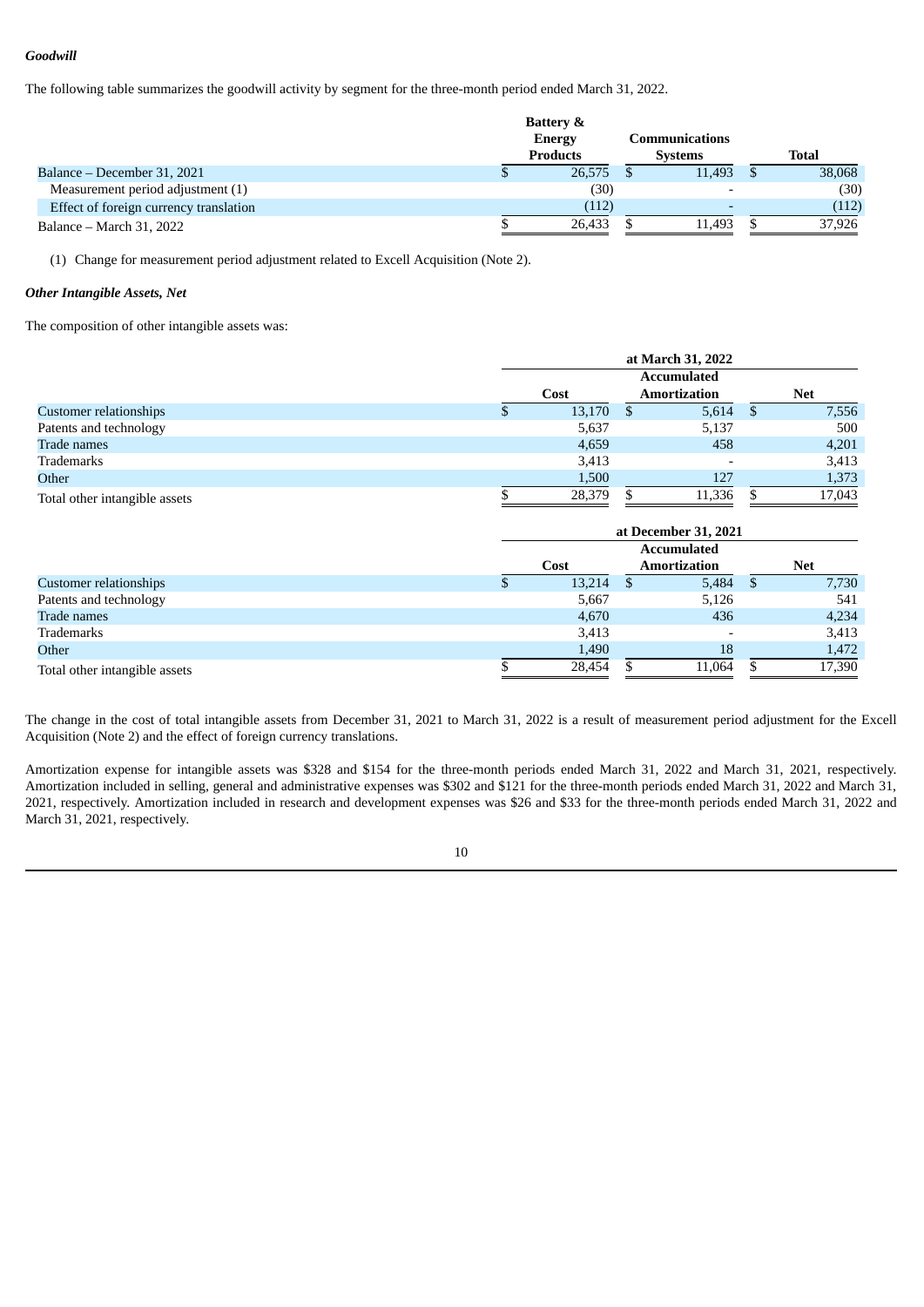### *6. STOCK-BASED COMPENSATION*

We recorded non-cash stock compensation expense in each period as follows:

|                         |                   | Three-month period ended |  |                   |  |  |  |
|-------------------------|-------------------|--------------------------|--|-------------------|--|--|--|
|                         | March 31,<br>2022 |                          |  | March 31,<br>2021 |  |  |  |
| <b>Stock options</b>    |                   | 181                      |  | 163               |  |  |  |
| Restricted stock grants |                   |                          |  |                   |  |  |  |
| Total                   |                   | 189                      |  | 184               |  |  |  |

We have stock options outstanding from various stock-based employee compensation plans for which we record compensation cost relating to share-based payment transactions in our financial statements. As of March 31, 2022, there was \$670 of total unrecognized compensation cost related to outstanding stock options, which is expected to be recognized over a weighted average period of 1.1 years.

The following table summarizes stock option activity for the three-month period ended March 31, 2022:

|                                               | Number of<br><b>Shares</b> |     | Weighted<br>Average<br><b>Exercise</b><br>Price | Weighted<br>Average<br>Remaining<br>Contractual<br>Term (years) |           | Aggregate<br><b>Intrinsic</b><br>Value |
|-----------------------------------------------|----------------------------|-----|-------------------------------------------------|-----------------------------------------------------------------|-----------|----------------------------------------|
| Outstanding at January 1, 2022                | 1,306,824                  |     | 6.87                                            |                                                                 |           |                                        |
| Granted                                       |                            |     |                                                 |                                                                 |           |                                        |
| Exercised                                     | (58,750)                   |     | 3.81                                            |                                                                 |           |                                        |
| Forfeited or expired                          | (43,584)                   |     | 6.75                                            |                                                                 |           |                                        |
| Outstanding at March 31, 2022                 | 1,204,490                  | \$. | 7.02                                            | 4.31                                                            | $\sim$ \$ | 154                                    |
| Vested and expected to vest at March 31, 2022 | 1,086,934                  | \$  | 7.03                                            | 4.16                                                            | - \$      | 152                                    |
| Exercisable at March 31, 2022                 | 644,453                    | \$  | 7.13                                            | 2.96                                                            | <b>S</b>  | 145                                    |

Cash received from stock option exercises under our stock-based compensation plans for the three-month periods ended March 31, 2022 and March 31, 2021 was \$113 and \$31, respectively.

In October 2020, 5,000 shares of restricted stock were awarded to an employee at a weighted-average grant date fair value of \$6.08 per share. In April 2019, 20,000 shares of restricted stock were awarded to certain of our employees at a weighted-average grant date fair value of \$11.12 per share. All outstanding restricted shares vest in equal annual installments over three (3) years. Unrecognized compensation cost related to these restricted shares was \$9 at March 31, 2022, which is expected to be recognized over a weighted average period of 1.4 years.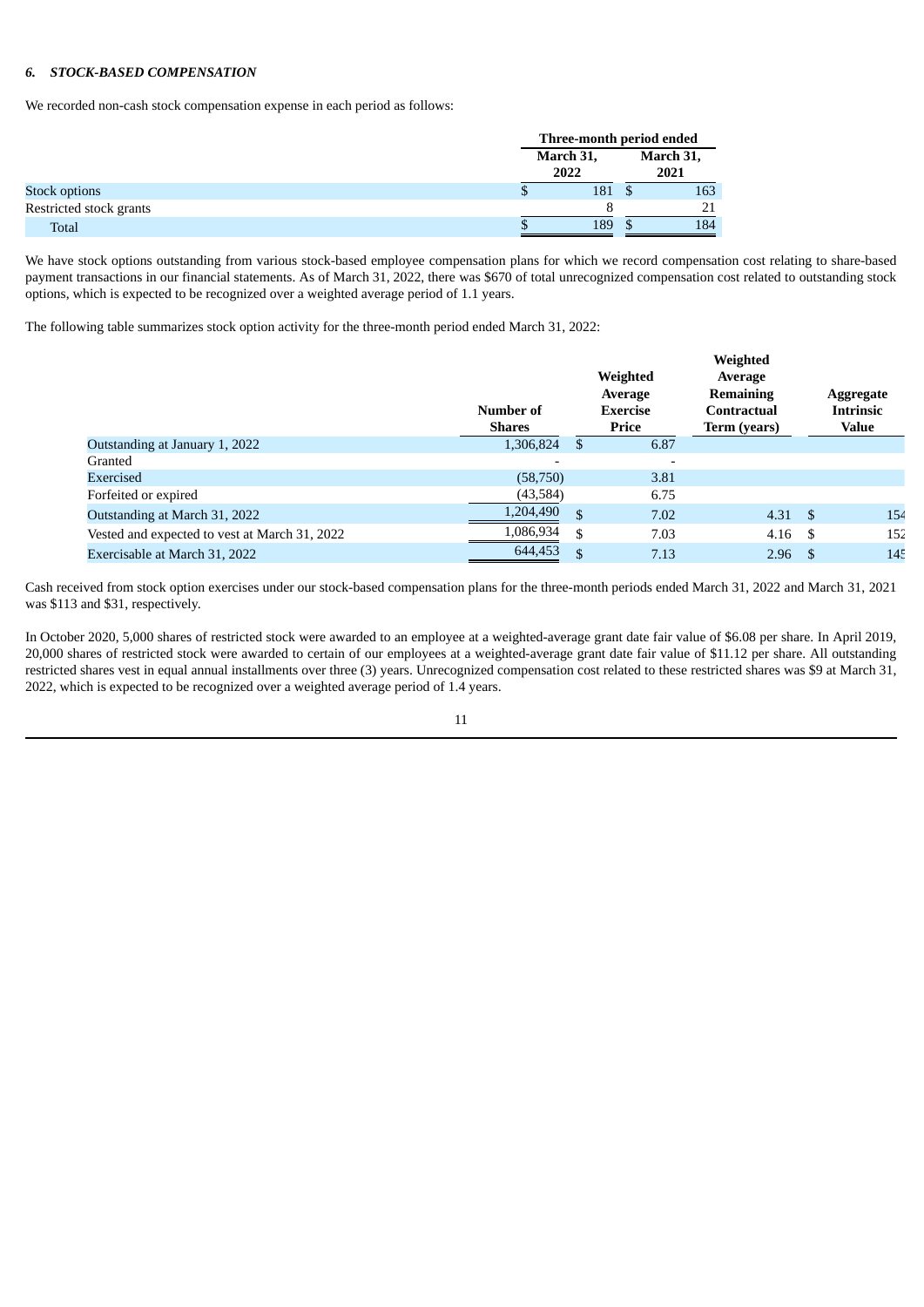### *7. INCOME TAXES*

Our effective tax rate for the three-month periods ended March 31, 2022 and March 31, 2021 was (60.9%) and 24.2%, respectively. The period-over-period change was primarily attributable to the geographic mix of our operating results and the larger impact of permanent and discrete adjustments on a smaller amount of pretax loss.

As of December 31, 2021, we have domestic net operating loss ("NOL") carryforwards of \$44,716, which expire 2022 thru 2037, and domestic tax credits of \$2,239, which expire 2028 thru 2039, available to reduce future taxable income. As of March 31, 2022, management has concluded it is more likely than not that these domestic NOL and credit carryforwards will be fully utilized.

As of March 31, 2022, for certain past operations in the U.K., we continue to report a valuation allowance for NOL carryforwards of approximately \$11,000, nearly all of which can be carried forward indefinitely. Utilization of the net operating losses may be limited due to the change in the past U.K. operation and cannot currently be used to reduce taxable income at our other U.K. subsidiary, Accutronics Ltd. There are no other deferred tax assets related to the past U.K. operations.

As of March 31, 2022, we have not recognized a valuation allowance against our other foreign deferred tax assets, as realization is considered to be more likely than not.

As of March 31, 2022, the Company maintains its assertion that all foreign earnings will be indefinitely reinvested in those operations, other than earnings generated in the U.K.

There were no unrecognized tax benefits related to uncertain tax positions at March 31, 2022 and December 31, 2021.

As a result of our operations, we file income tax returns in various jurisdictions including U.S. federal, U.S. state and foreign jurisdictions. We are routinely subject to examination by taxing authorities in these various jurisdictions. In August 2020, the Internal Revenue Service ("IRS") completed its examination of the Company's federal tax returns for 2016-2018 with no material adjustments identified. Our U.S. tax matters for 2019-2021 remain subject to IRS examination. Our U.S. tax matters for 2002, 2005-2007 and 2011-2015 also remain subject to IRS examination due to the remaining availability of NOL carryforwards generated in those years. Our U.S. tax matters for 2002, 2005-2007 and 2011-2021 remain subject to examination by various state and local tax jurisdictions. Our tax matters for the years 2011 through 2021 remain subject to examination by the respective foreign tax jurisdiction authorities.

### *8. OPERATING LEASES*

The Company has operating leases predominantly for operating facilities. As of March 31, 2022, the remaining lease terms on our operating leases range from approximately one (1) year to ten (10) years. Lease terms include renewal options reasonably certain of exercise. There is no transfer of title or option to purchase the leased assets upon expiration. There are no residual value guarantees or material restrictive covenants.

The components of lease expense for the current and prior-year comparative periods were as follows:

|                      | Three-month period ended March 31, |  |      |  |  |  |
|----------------------|------------------------------------|--|------|--|--|--|
|                      | 2022                               |  | 2021 |  |  |  |
| Operating lease cost | 233                                |  | 187  |  |  |  |
| Variable lease cost  | 24                                 |  | 19   |  |  |  |
| Total lease cost     | 257                                |  | 206  |  |  |  |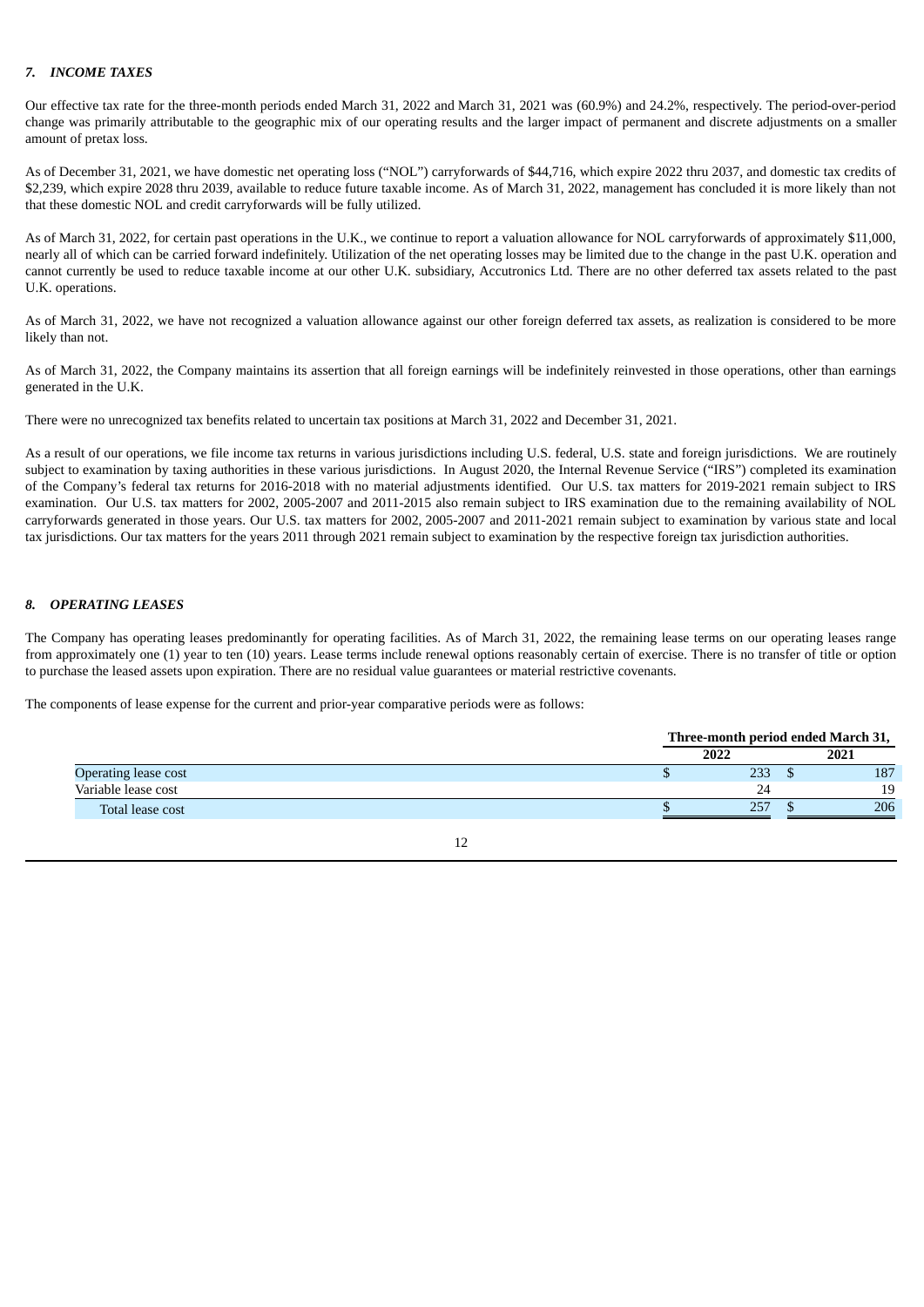|                                                                         | Three-month period ended | March 31. |      |
|-------------------------------------------------------------------------|--------------------------|-----------|------|
|                                                                         | 2022                     |           | 2021 |
| Cash paid for amounts included in the measurement of lease liabilities: |                          |           |      |
| Operating cash flows from operating leases                              | 227                      |           | 181  |
| Right-of-use assets obtained in exchange for lease liabilities:         |                          |           |      |

Supplemental consolidated balance sheet information related to leases was as follows:

|                                                   | <b>Balance sheet classification</b> | March 31.<br>2022 |       |      | December 31,<br>2021 |
|---------------------------------------------------|-------------------------------------|-------------------|-------|------|----------------------|
| Assets:                                           |                                     |                   |       |      |                      |
| Operating lease right-of-use asset                | Other noncurrent assets             | \$                | 2.401 | \$   | 2,581                |
|                                                   |                                     |                   |       |      |                      |
| Liabilities:                                      |                                     |                   |       |      |                      |
| Current operating lease liability                 | Accrued expenses and other current  |                   |       |      |                      |
|                                                   | <b>liabilities</b>                  | \$                | 869   | - \$ | 867                  |
| Operating lease liability, net of current portion | Other noncurrent liabilities        |                   | 1,558 |      | 1,743                |
| Total operating lease liability                   |                                     | \$                | 2,427 | \$.  | 2,610                |
|                                                   |                                     |                   |       |      |                      |
| Weighted-average remaining lease term (years)     |                                     |                   | 4.4   |      | 4.5                  |
|                                                   |                                     |                   |       |      |                      |
| Weighted-average discount rate                    |                                     |                   | 4.5%  |      | 4.5%                 |
|                                                   |                                     |                   |       |      |                      |

Future minimum lease payments as of March 31, 2022 are as follows:

| <b>Maturity of operating lease liabilities</b> |   |       |
|------------------------------------------------|---|-------|
| 2022                                           | D | 664   |
| 2023                                           |   | 897   |
| 2024                                           |   | 464   |
| 2025                                           |   | 140   |
| 2026                                           |   | 142   |
| 2027                                           |   | 142   |
| Thereafter                                     |   | 288   |
| Total lease payments                           |   | 2,737 |
| Less: Imputed interest                         |   | (310) |
| Present value of remaining lease payments      |   | 2.427 |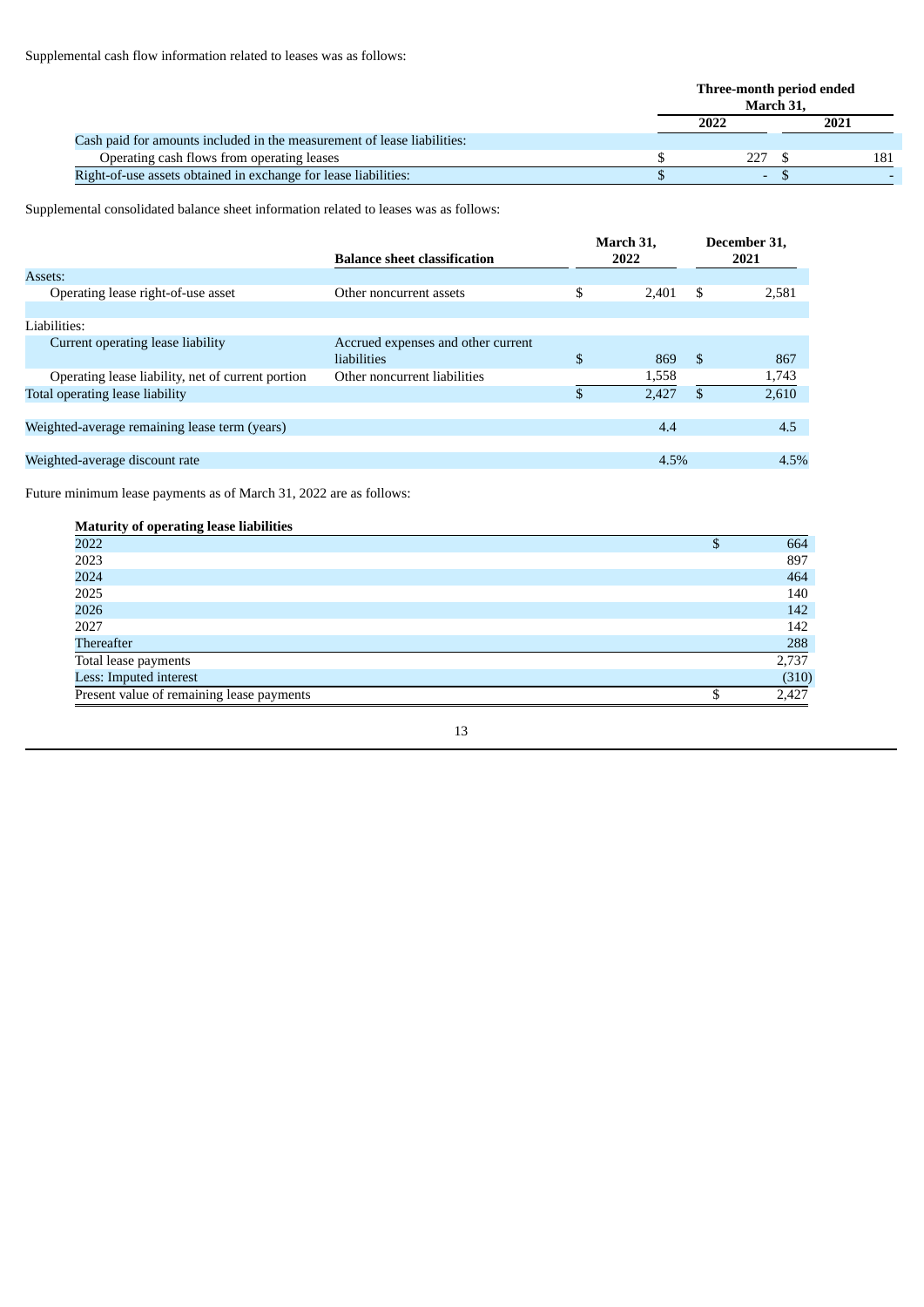### *9. COMMITMENTS AND CONTINGENCIES*

#### *Purchase Commitments*

As of March 31, 2022, we have made commitments to purchase approximately \$953 of production machinery and equipment.

#### *Product Warranties*

We estimate future warranty costs to be incurred for product failure rates, material usage and service costs in the development of our warranty obligations. Estimated future costs are based on actual past experience and are generally estimated as a percentage of sales over the warranty period. Changes in our product warranty liability during the first three months of 2022 and 2021 were as follows:

|                                          | Three-month period ended March 31, |  |      |  |  |  |
|------------------------------------------|------------------------------------|--|------|--|--|--|
|                                          | 2022                               |  | 2021 |  |  |  |
| Accrued warranty obligations – beginning | 133                                |  | 149  |  |  |  |
| Accruals for warranties issued           | 18                                 |  | 45   |  |  |  |
| Settlements made                         | (31)                               |  | (23) |  |  |  |
| Accrued warranty obligations – ending    | 120                                |  |      |  |  |  |

#### *Contingencies and Legal Matters*

We are subject to legal proceedings and claims that arise from time to time in the normal course of business. We believe that the final disposition of any such matters will not have a material adverse effect on the Company's financial position, results of operations or cash flows. However, recognizing that legal matters are subject to inherent uncertainties, there exists the possibility that ultimate resolution of these matters could have a material adverse impact on the Company's financial position, results of operations or cash flows. We are not aware of any such situations at this time.

#### *10. REVENUE RECOGNITION*

Revenues are generated from the sale of products. Performance obligations are met and revenue is recognized upon transfer of control to the customer, which is generally upon shipment. When contract terms require transfer of control upon delivery at a customer's location, revenue is recognized on the date of delivery. For products shipped under vendor managed inventory arrangements, revenue is recognized and billed when the product is consumed by the customer, at which point control has transferred and there are no further obligations by the Company. Revenue is measured as the amount of consideration we expect to receive in exchange for shipped product. Sales, value-added and other taxes billed and collected from customers are excluded from revenue. Customers, including distributors, do not have a general right of return.

Revenues recognized from prior period performance obligations for the three-month periods ended March 31, 2022 and 2021 were not material.

Deferred revenue, unbilled revenue and deferred contract costs recorded on our consolidated balance sheets as of March 31, 2022 and December 31, 2021 were not material. As of March 31, 2022 and December 31, 2021, the Company had no unsatisfied performance obligations for contracts with an original expected duration of greater than one year. Pursuant to Topic 606, we have applied the practical expedient with respect to disclosure of the deferral and future expected timing of revenue recognition for transaction price allocated to remaining performance obligations.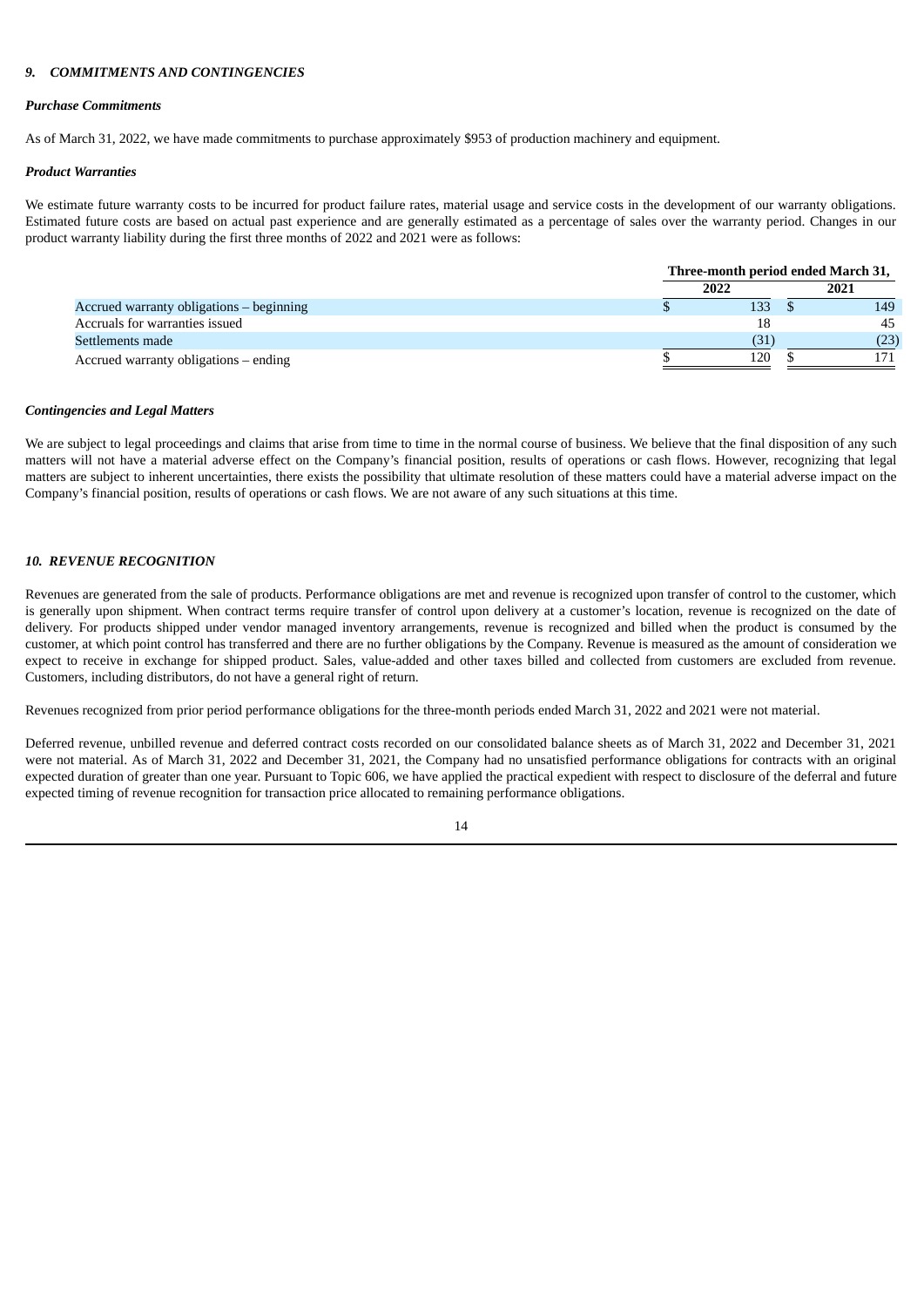### *11. BUSINESS SEGMENT INFORMATION*

We report our results in two operating segments: Battery & Energy Products and Communications Systems. The Battery & Energy Products segment includes: Lithium 9-volt, cylindrical and various other non-rechargeable batteries, in addition to rechargeable batteries, uninterruptable power supplies, charging systems and accessories. The Communications Systems segment includes: RF amplifiers, power supplies, cable and connector assemblies, amplified speakers, equipment mounts, case equipment, man-portable systems, integrated communication systems for fixed or vehicle applications and communications and electronics systems design. We believe that reporting performance at the gross profit level is the best indicator of segment performance.

#### **Three-month period ended March 31, 2022:**

|                                    | <b>Battery &amp;</b><br>Energy<br><b>Products</b> |   | <b>Communications</b><br><b>Systems</b> | Corporate |    | <b>Total</b> |
|------------------------------------|---------------------------------------------------|---|-----------------------------------------|-----------|----|--------------|
| Revenues                           | 29,150                                            | S | 1,223                                   | $\sim$    |    | 30,373       |
| Segment contribution               | 6,721                                             |   | 237                                     | (7,253)   |    | (295)        |
| Other expense                      |                                                   |   |                                         | (117)     |    | (117)        |
| Tax benefit                        |                                                   |   |                                         | 251       |    | 251          |
| Non-controlling interest           |                                                   |   |                                         | (7)       |    | (7)          |
| Net loss attributable to Ultralife |                                                   |   |                                         |           | ل⊡ | (168)        |

**Three-month period ended March 31, 2021:**

|                                      | <b>Battery &amp;</b> |              |                       |    |           |              |
|--------------------------------------|----------------------|--------------|-----------------------|----|-----------|--------------|
|                                      | <b>Energy</b>        |              | <b>Communications</b> |    |           |              |
|                                      | <b>Products</b>      |              | <b>Systems</b>        |    | Corporate | <b>Total</b> |
| <b>Revenues</b>                      | 22,111               | <sup>3</sup> | 3,862                 | .D | ۰.        | 25,973       |
| Segment contribution                 | 5,436                |              | 1,542                 |    | (6,026)   | 952          |
| Other expense                        |                      |              |                       |    | (56)      | (56)         |
| Tax provision                        |                      |              |                       |    | (217)     | (217)        |
| Non-controlling interest             |                      |              |                       |    | (8)       | (8)          |
| Net income attributable to Ultralife |                      |              |                       |    |           | 671          |
|                                      |                      |              |                       |    |           |              |
|                                      | 15                   |              |                       |    |           |              |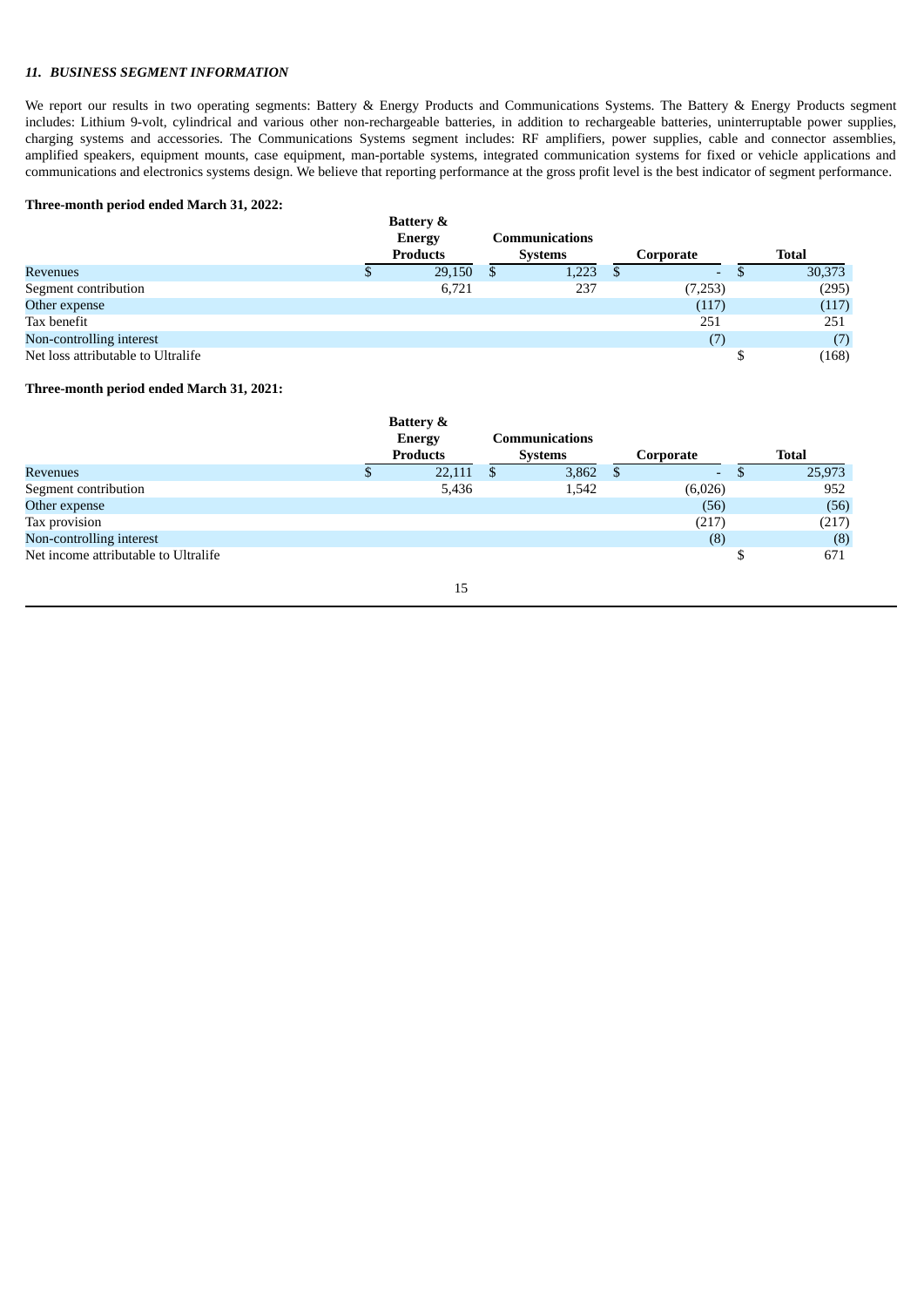The following tables disaggregate our business segment revenues by major source and geography.

# Commercial and Government/Defense Revenue Information:

Three-month period ended March 31, 2022:

|                               |    | Total   |                          | Government/ |
|-------------------------------|----|---------|--------------------------|-------------|
|                               |    | Revenue | Commercial               | Defense     |
| Battery & Energy Products     | لا | 29,150  | 23,260                   | 5,890       |
| <b>Communications Systems</b> |    | 1,223   | $\overline{\phantom{0}}$ | 1,223       |
| Total                         |    | 30,373  | 23,260                   | 7,113       |
|                               |    |         | 77%                      | 23%         |

Three-month period ended March 31, 2021:

|                               | Total   |                          | Government/ |
|-------------------------------|---------|--------------------------|-------------|
|                               | Revenue | Commercial               | Defense     |
| Battery & Energy Products     | 22,111  | 14,345                   | 7,766       |
| <b>Communications Systems</b> | 3,862   | $\overline{\phantom{0}}$ | 3,862       |
| Total                         | 25,973  | 14.345                   | 11,628      |
|                               |         | 55%                      | 45%         |

### U.S. and Non-U.S. Revenue Information1:

Three-month period ended March 31, 2022:

|                               | Total   |  | United        |  | Non-United    |  |
|-------------------------------|---------|--|---------------|--|---------------|--|
|                               | Revenue |  | <b>States</b> |  | <b>States</b> |  |
| Battery & Energy Products     | 29,150  |  | 14,540        |  | 14,610        |  |
| <b>Communications Systems</b> | 1.223   |  | 1.152         |  | 71            |  |
| <b>Total</b>                  | 30.373  |  | 15.692        |  | 14,681        |  |
|                               |         |  | 52%           |  | 48%           |  |

Three-month period ended March 31, 2021:

|                               |   | Total   | United        | Non-United    |
|-------------------------------|---|---------|---------------|---------------|
|                               |   | Revenue | <b>States</b> | <b>States</b> |
| Battery & Energy Products     | Φ | 22,111  | 12,590        | 9,521         |
| <b>Communications Systems</b> |   | 3,862   | 1.468         | 2,394         |
| Total                         |   | 25,973  | 14,058        | 11,915        |
|                               |   |         | 54%           | 46%           |

1 Sales classified to U.S. include shipments to U.S.-based prime contractors which in some cases may serve non-U.S. projects.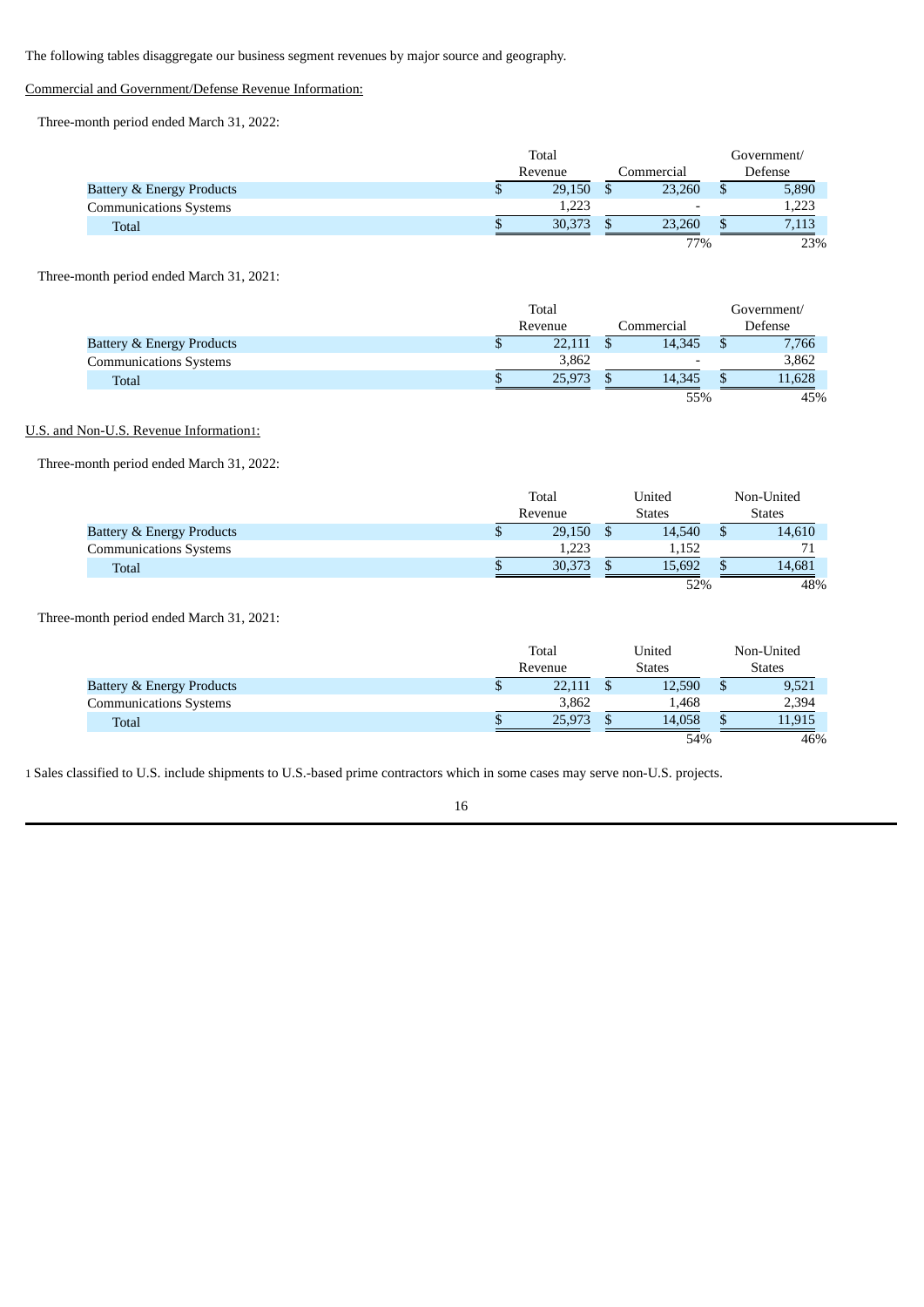#### **Item 2. MANAGEMENT**'**S DISCUSSION AND ANALYSIS OF FINANCIAL CONDITION AND RESULTS OF OPERATIONS**

#### Forward-Looking Statements

The Private Securities Litigation Reform Act of 1995 provides a "safe harbor" for forward-looking statements. This report contains certain forward-looking statements and information that are based on the beliefs of management as well as assumptions made by and information currently available to management. The statements contained in this report relating to matters that are not historical facts are forward-looking statements that involve risks and uncertainties, including, but not limited to, the continued impact of COVID-19 and the related supply chain disruptions on our business, operating results and financial condition; our reliance on certain key customers; reduced U.S. and foreign military spending including the uncertainty associated with government budget approvals; our efforts to develop new commercial applications for our products; fluctuations in the price of oil and the resulting impact on the demand for downhole drilling; the unique risks associated with our China operations; potential disruptions in our supply of raw materials and components; our ability to retain top management and key personnel; possible breaches in information systems security and other disruptions in our information technology systems; our resources being overwhelmed by our growth; possible future declines in demand for the products that use our batteries or communications systems; potential costs attributable to the warranties we supply with our products and services; safety risks, including the risk of fire; variability in our quarterly and annual results and the price of our common stock; our entrance into new end-markets which could lead to additional financial exposure; our inability to comply with changes to the regulations for the shipment of our products; our customers' demand falling short of volume expectations in our supply agreements; our exposure to foreign currency fluctuations; negative publicity concerning Lithium-ion batteries; possible impairments of our goodwill and other intangible assets; our ability to utilize our net operating loss carryforwards; the risk that we are unable to protect our proprietary and intellectual property; rules and procedures regarding contracting with the U.S. and foreign governments; exposure to possible violations of the U.S. Foreign Corrupt Practices Act, the U.K. Bribery Act or other anti-corruption laws; known and unknown environmental matters; possible audits of our contracts by the U.S. and foreign governments and their respective defense agencies; our ability to comply with government regulations regarding the use of "conflict minerals"; technological innovations in the non-rechargeable and rechargeable battery industries; and other risks and uncertainties, certain of which are beyond our control. Should one or more of these risks or uncertainties materialize, or should underlying assumptions prove incorrect, actual results may differ materially from those forward-looking statements described herein. When used in this report, the words "anticipate," "believe," "estimate," "expect," "seek," "project," "intend," "plan," "may," "will," "should," or words of similar import are intended to identify forward-looking statements. For further discussion of certain of the matters described above and other risks and uncertainties, see Item 1A, "Risk Factors" in our Annual Report on Form 10-K for the year ended December 31, 2021.

Although we base these forward-looking statements on assumptions that we believe are reasonable when made, we caution you that forward-looking statements are not guarantees of future performance and that our actual results of operations, financial condition and liquidity and the development of the industries in which we operate may differ materially from those made in or suggested by the forward-looking statements contained herein. In addition, even if our results of operations, financial condition and liquidity and the development of the industries in which we operate are consistent with the forwardlooking statements contained in this quarterly report, those results or developments may not be indicative of results or developments in subsequent periods. Given these risks and uncertainties, you are cautioned not to place undue reliance on these forward-looking statements. Comparisons of results for current and any prior periods are not intended to express any future trends or indications of future performance, unless expressed as such, and should only be viewed as historical data.

Undue reliance should not be placed on our forward-looking statements. Except as required by law, we disclaim any obligation to update any risk factors or to publicly announce the results of any revisions to any of the forward-looking statements contained in this Form 10-Q or our Annual Report on Form 10-K for the year ended December 31, 2021 to reflect new information or risks, future events or other developments.

The following Management's Discussion and Analysis of Financial Condition and Results of Operations ("MD&A") should be read in conjunction with the consolidated financial statements and notes thereto in Part I, Item 1 of this Form 10-Q, and the consolidated financial statements and notes thereto and risk factors in our Annual Report on Form 10-K for the year ended December 31, 2021.

The financial information in this MD&A is presented in thousands of dollars, except for share and per share amounts, unless otherwise specified.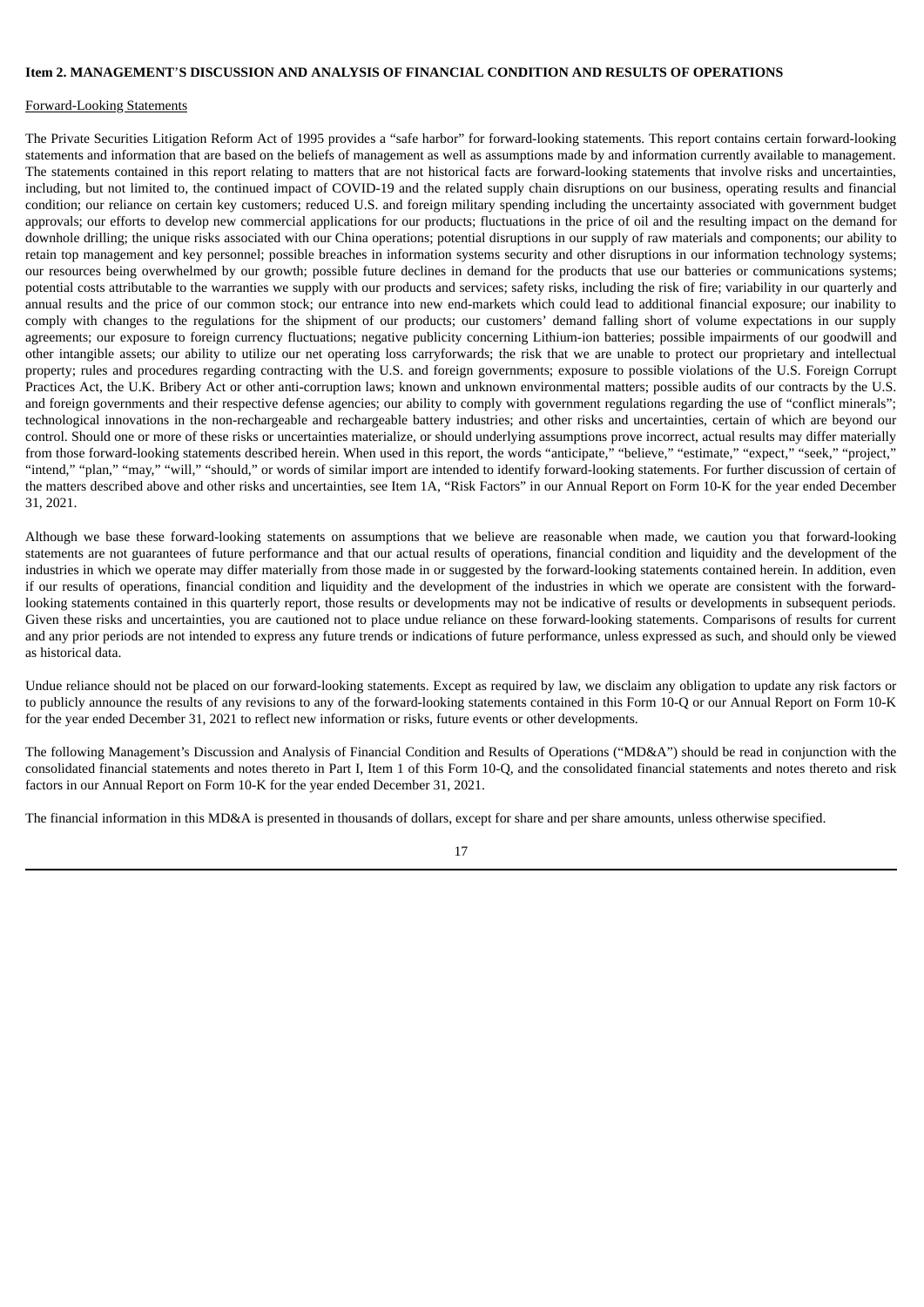### **General**

We offer products and services ranging from power solutions to communications and electronics systems to customers across the globe in the government, defense and commercial sectors. With an emphasis on strong engineering and a collaborative approach to problem solving, we design and manufacture power and communications systems including: rechargeable and non-rechargeable batteries, charging systems, communications and electronics systems and accessories, and custom engineered systems related to those product lines. We continually evaluate ways to grow, including the design, development and sale of new products, expansion of our sales force to penetrate new markets and territories, as well as seeking opportunities to expand through acquisitions.

We sell our products worldwide through a variety of trade channels, including original equipment manufacturers ("OEMs"), industrial and defense supply distributors, and directly to U.S. and foreign defense departments. We enjoy strong name recognition in our markets under our Ultralife® Batteries, Lithium Power®, McDowell Research®, AMTI™, ABLE™, ACCUTRONICS™, ACCUPRO™, ENTELLION™, SWE Southwest Electronic Energy Group™, SWE DRILL-DATA™, SWE SEASAFE™, Excell Battery Group and Criterion Gauge brands. We have sales, operations and product development facilities in North America, Europe and Asia.

We report our results in two operating segments: Battery & Energy Products and Communications Systems. The Battery & Energy Products segment includes: Lithium 9-volt, cylindrical, thin cell and other non-rechargeable batteries, in addition to rechargeable batteries, uninterruptable power supplies, charging systems and accessories. The Communications Systems segment includes: RF amplifiers, power supplies, cable and connector assemblies, amplified speakers, equipment mounts, case equipment, man-portable systems, integrated communication systems for fixed or vehicle applications and communications and electronics systems design. We believe that reporting performance at the gross profit level is the best indicator of segment performance. As such, we report segment performance at the gross profit level and operating expenses as Corporate charges. See Note 11 to the consolidated financial statements of this Form 10-Q.

Our website address is www.ultralifecorporation.com. We make available free of charge via a hyperlink on our website (see Investor Relations link on the website) our annual reports on Form 10-K, proxy statements, quarterly reports on Form 10-Q, current reports on Form 8-K, and any amendments to those reports and statements as soon as reasonably practicable after such material is electronically filed with or furnished to the Securities and Exchange Commission ("SEC"). We will provide copies of these reports upon written request to the attention of Philip A. Fain, CFO, Treasurer and Secretary, Ultralife Corporation, 2000 Technology Parkway, Newark, New York, 14513. Our filings with the SEC are also available through the SEC website at www.sec.gov or at the SEC Public Reference Room at 100 F Street, N.E., Washington, D.C. 20549 or by calling 1-800-SEC-0330.

### COVID-19

The COVID-19 pandemic has created significant economic disruption and uncertainty around the world. The Company continues to closely monitor the developments surrounding COVID-19 and take actions to mitigate the business risks involved. During this challenging time, we remain focused on ensuring the health and safety of our employees by implementing the protocols established by public health officials and meeting the demand of our customers. While we have maintained normal business operations at all our facilities with the exception of the well-publicized shutdowns in China which impacted our Shenzhen facility in the first quarter of 2022, the supply chain disruptions including increased lead times on key components experienced within our business and by our customers, impacted our work schedules and timing of shipments. The continuing impact of these conditions on our business is uncertain and will depend on many evolving factors which we continue to monitor but cannot predict, including the duration and scope of the pandemic and its variants, resulting actions taken by governments, businesses and individuals, and the flow-through impact on operations and supply chains. Potential effects of COVID-19 that may continue to adversely impact our future business include limited availability and/or increased cost of raw materials and components used in our products, reduced demand and/or pricing for our products, inability of our customers to pay for our products or remain solvent, and reduced availability of our workforce. Prolonged adverse effects of COVID-19 on our business could result in the impairment of long-lived assets including goodwill and other intangible assets. Further, we cannot predict all possible adverse effects the COVID-19 pandemic may cause. Consequently, there may be adverse effects in addition to those described above. We will continue to closely monitor the developments surrounding COVID-19 and take actions when possible to mitigate the business risks involved and the potential effects of COVID-19 on our business.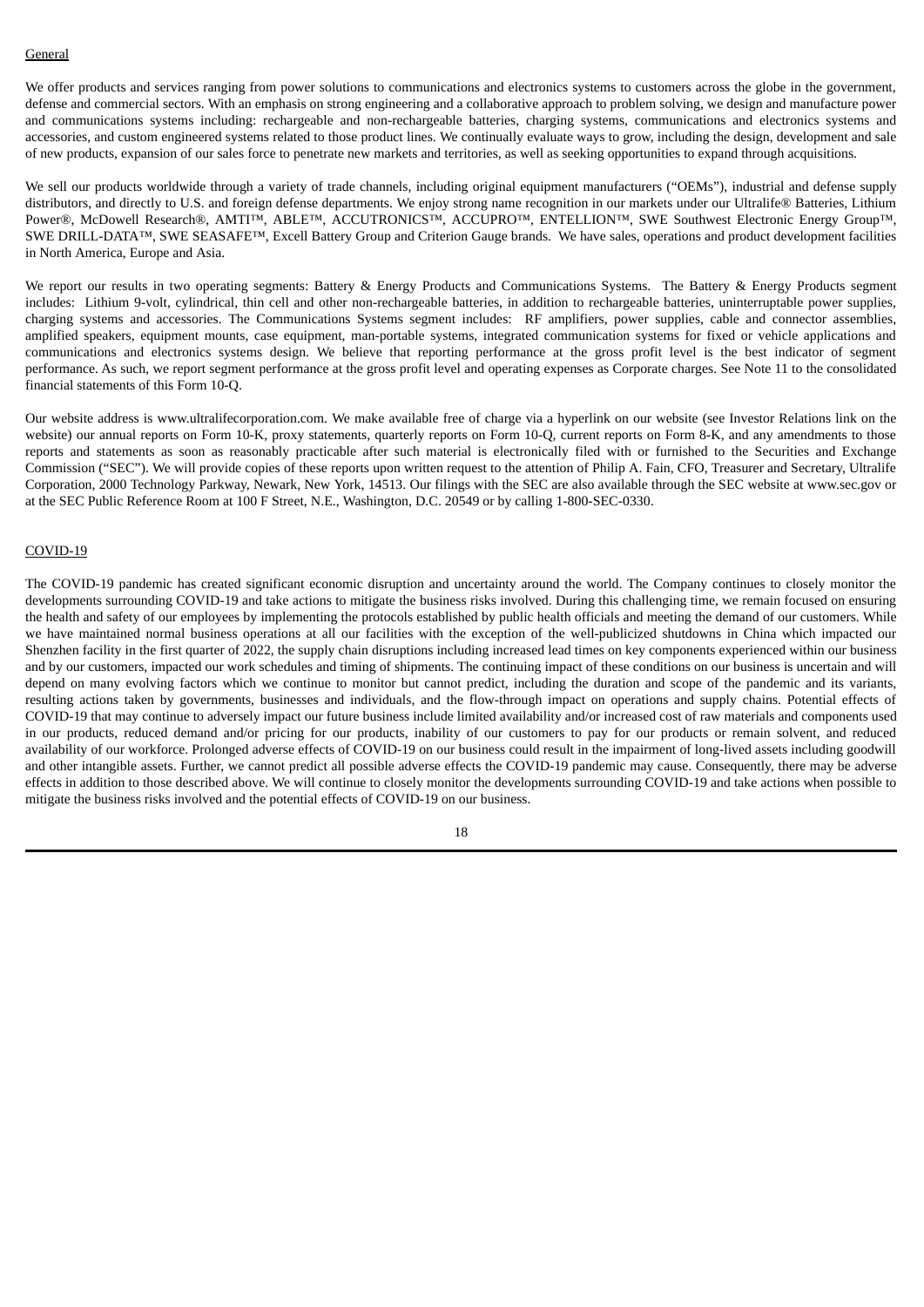#### **Overview**

Consolidated revenues of \$30,373 for the three-month period ended March 31, 2022, increased by \$4,400 or 16.9%, over \$25,973 for the three-month period ended March 31, 2021, reflecting our December 13, 2021 acquisition of Excell Battery Group ("Excell") and increased sales in our medical, oil & gas and industrial battery markets, partially offset by lower revenues for government/defense which continued to be impacted by supply chain challenges. Excluding Excell, commercial revenues of \$16,824 for the quarter-ended March 31, 2022 increased \$2,479 or 17.3% over the year-earlier period, and government/defense revenues of \$7,113 decreased \$4,515 or 38.8% from the 2021 period.

Gross profit was \$6,958, or 22.9% of revenue, for the three-month period ended March 31, 2022, compared to \$6,978, or 26.9% of revenue, for the same quarter a year ago. The 400-basis point decline primarily reflects the lower sales volume for Communications Systems resulting in lower factory throughput and incremental costs in 2022 associated with supply chain disruptions, including rapid increases in the cost of some key components in advance of price realization from customers, and the transition of a multitude of new products to higher volume production.

Operating expenses increased to \$7,253 for the three-month period ended March 31, 2022, compared to \$6,026 for the three-month period ended March 31, 2021. The increase of \$1,227 or 20.4% was primarily attributable to our acquisition of Excell which contributed operating expenses of \$1,058. Excluding Excell, operating expenses increased by \$169 or 2.8% reflecting our continued investment in new product development, including approximately \$360 for engineering resources and test materials dedicated to the May 2021 indefinite-delivery/indefinite-quantity contract form the U.S. Army for purchases of Conformal Wear Batteries not to exceed \$168,000 during the three-year base award period with the potential for up to an additional \$350,000 should the six one-year options be exercised. Operating expenses as a percentage of sales increased 70 basis points from 23.2% for the first quarter of 2021 to 23.9% for the current quarter.

Operating loss for the three-month period ended March 31, 2022 was (\$295), or (1.0%) of revenues, compared to operating income of \$952, or 3.7% of revenues, for the year-earlier period. The decrease in operating income primarily resulted from lower sales for our Communications Systems segment, a reduction in gross margin due to supply chain disruptions, including rapid increases in the cost of some key components in advance of price realization from customers, and the transition of new products to high volume manufacturing, higher new product development costs to support our organic growth initiatives, and \$125 of acquisition accounting adjustments and one-time expenses related to the acquisition of Excell.

Net loss attributable to Ultralife was (\$168), or (\$0.01) per share – basic and diluted, for the three-month period ended March 31, 2022, compared to net income attributable to Ultralife of \$671, or \$0.04 per share – basic and diluted, for the three-month period ended March 31, 2021.

Adjusted EBITDA, defined as net (loss) income attributable to Ultralife before net interest expense, provision for income taxes, depreciation and amortization, and stock-based compensation expense, plus/minus expenses/income that we do not consider reflective of our ongoing operations, amounted to \$1,103, or 3.6% of revenues, for the first quarter of 2022, compared to \$2,012, or 7.8% of revenues, for the first quarter of 2021. See the section "Adjusted EBITDA" beginning on Page 21 for a reconciliation of Adjusted EBITDA to net income attributable to Ultralife.

Looking forward, as we balance the impact of current supply chain disruptions, we continue to advance new product development initiatives, receive early acceptance of our new product rollouts, and transition new products to production, thereby retaining the view that our long-term profitable growth drivers, strategy, and expectations remain sound and achievable.

### Results of Operations

#### *Three-Month Periods Ended March 31, 2022 and March 31, 2021*

**Revenues.** Consolidated revenues for the three-month period ended March 31, 2022 were \$30,373, an increase of \$4,400, or 16.9%, over \$25,973 for the three-month period ended March 31, 2021. Overall, commercial sales increased 62.1% while government/defense sales decreased 38.8% from the 2021 period. Revenues for the 2022 period include Excell which was acquired by the Company on December 13, 2021.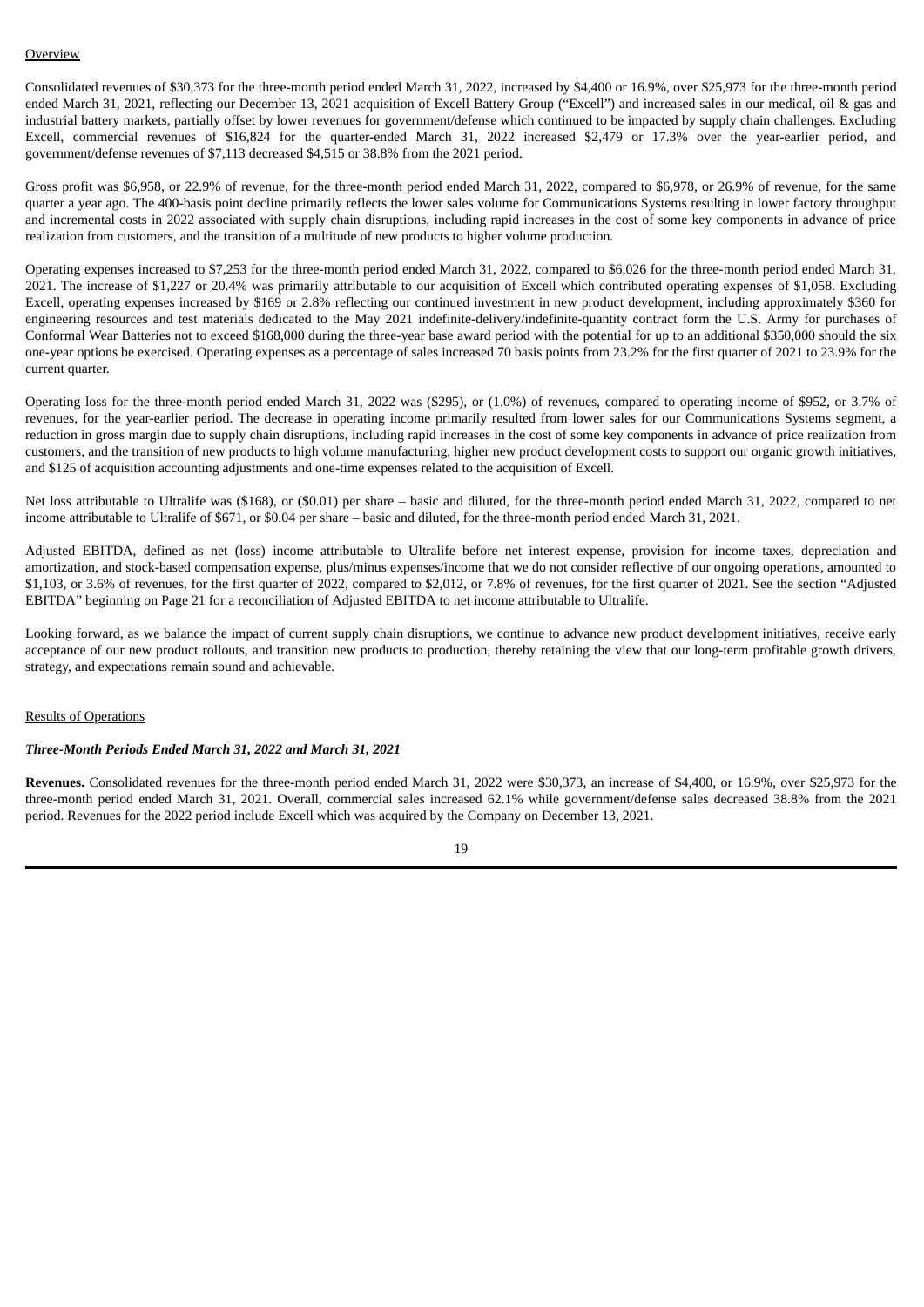Battery & Energy Products revenues increased \$7,039, or 31.8%, from \$22,111 for the three-month period ended March 31, 2021 to \$29,150 for the threemonth period ended March 31, 2022. The increase was attributable to the \$6,436 revenue contribution from the acquisition of Excell, and a 17.3% increase in commercial sales excluding Excell, partially offset by a 24.2% reduction in government/defense sales. The increase in commercial sales, excluding Excell, was driven by a 30.5% increase in industrial market sales including our new Thionyl Chloride and thin cell battery cells, a 20.0% increase in oil & gas market sales reflecting the recent rebound in the energy sector, and a 8.4% increase in medical battery sales due to the high demand for our batteries used in ventilators, respirators, infusion pumps and other medical devices. The decline in government/defense sales was primarily due to supply chain disruptions experienced by our customers which pushed out sales to future periods.

Communications Systems revenues decreased \$2,639, or 68.3%, from \$3,862 for the three-month period ended March 31, 2021 to \$1,223 for the three-month period ended March 31, 2022. This decrease is primarily attributable to supply chain disruptions including extended lead times for components and the push out of certain orders by our customers which delayed approximately \$1,600 of sales to future periods and the placement and fulfillment of an order from an international defense contractor in the first quarter of 2021 which is not expected to reoccur until later in 2022.

**Cost of Products Sold / Gross Profit.** Cost of products sold totaled \$23,415 for the quarter ended March 31, 2022, an increase of \$4,420, or 23.3%, from the \$18,995 reported for the same three-month period a year ago. Consolidated cost of products sold as a percentage of total revenue increased from 73.1% for the three-month period ended March 31, 2021 to 77.1% for the three-month period ended March 31, 2022. Correspondingly, consolidated gross margin decreased from 26.9% for the three-month period ended March 31, 2021, to 22.9% for the three-month period ended March 31, 2022, primarily reflecting lower factory volume for our Communications Systems segment, incremental costs in 2022 associated with supply chain disruptions, including rapid increases in the cost of some key components in advance of price realization from customers, and the transition of a multitude of new products to higher volume production.

For our Battery & Energy Products segment, gross profit for the first quarter of 2022 was \$6,721, an increase of \$1,285 or 23.6% over gross profit of \$5,436 for the first quarter of 2021. Battery & Energy Products' gross margin of 23.1% decreased by 150 basis points from the 24.6% gross margin for the yearearlier period, reflecting sales mix, incremental costs associated with the transition of new products to higher volume production and higher materials and logistics costs on incoming materials in advance of price realization from customers.

For our Communications Systems segment, gross profit for the first quarter of 2022 was \$237 or 19.4% of revenues, compared to gross profit of \$1,542 or 39.9% of revenues, for the first quarter of 2021. The decline was primarily due to lower factory volume resulting in the under-absorption of factory costs and unfavorable sales mix.

**Operating Expenses.** Operating expenses for the three-month period ended March 31, 2022 were \$7,253, an increase of \$1,227 or 20.4% from the \$6,026 for the three-month period ended March 31, 2021. The increase is primarily attributable to the acquisition of Excell, which contributed operating expenses of \$1,058 in the first quarter, including \$182 of intangible asset amortization. Excluding Excell, operating expenses increased \$169 or 2.8% due to our continued investment in new product development, including approximately \$360 for engineering resources and test materials dedicated to the May 2021 indefinite-delivery/indefinite-quantity contract from the U.S. Army for purchases of Conformal Wear Batteries not to exceed \$168,000 during the three-year base award period with the potential for up to an additional \$350,000 should the six one-year options be exercised. Both periods reflected continued tight control over discretionary spending.

Overall, operating expenses as a percentage of revenues were 23.9% for the quarter ended March 31, 2022 compared to 23.2% for the quarter ended March 31, 2021. Amortization expense associated with intangible assets related to our acquisitions was \$328 for the first quarter of 2022 (\$302 in selling, general and administrative expenses and \$26 in research and development costs), compared with \$154 for the first quarter of 2021 (\$121 in selling, general, and administrative expenses and \$33 in research and development costs). Research and development costs were \$1,857 for the three-month period ended March 31, 2022, an increase of \$210 or 12.8%, from \$1,647 for the three-months ended March 31, 2021. The increase is largely attributable to the hiring of engineering resources and the purchase of test materials to support new product development in our Battery & Energy Products business, including those resources and materials dedicated to our Conformal Wearable Battery contract. Selling, general, and administrative expenses increased \$1,017 or 23.2%, to \$5,396 for the first quarter of 2022 from \$4,379 for the first quarter of 2021. The increase is largely attributable to the December 2021 acquisition of Excell which contributed \$985 of selling, general and administrative expenses, including intangible asset amortization of \$182, for the first quarter of 2022. The remainder includes \$70 of one-time non-recurring costs resulting from the acquisition of Excell.

**Other Expense.** Other expense totaled \$117 for the three-month period ended March 31, 2022 compared to \$56 for the three-month period ended March 31, 2021. Interest and financing expense, net of interest income, increased \$78, or 139.3%, from \$56 for the first quarter of 2021 to \$134 for the comparable period in 2022. The increase is due to the financing of the Excell acquisition. Miscellaneous income, which primarily represents gains and losses on foreign currency transactions, amounted to \$17 for the first quarter of 2022 compared with \$0 for the first quarter of 2021, which primarily reflects the translation of U.S.-denominated transactions and balances of Accutronics (U.K.) for the respective periods. The U.S. dollar strengthened against the Pound Sterling by 1.5% during the 2022 first quarter, whereas the U.S. dollar weakened against the Pound Sterling by 0.9% during the 2021 first quarter.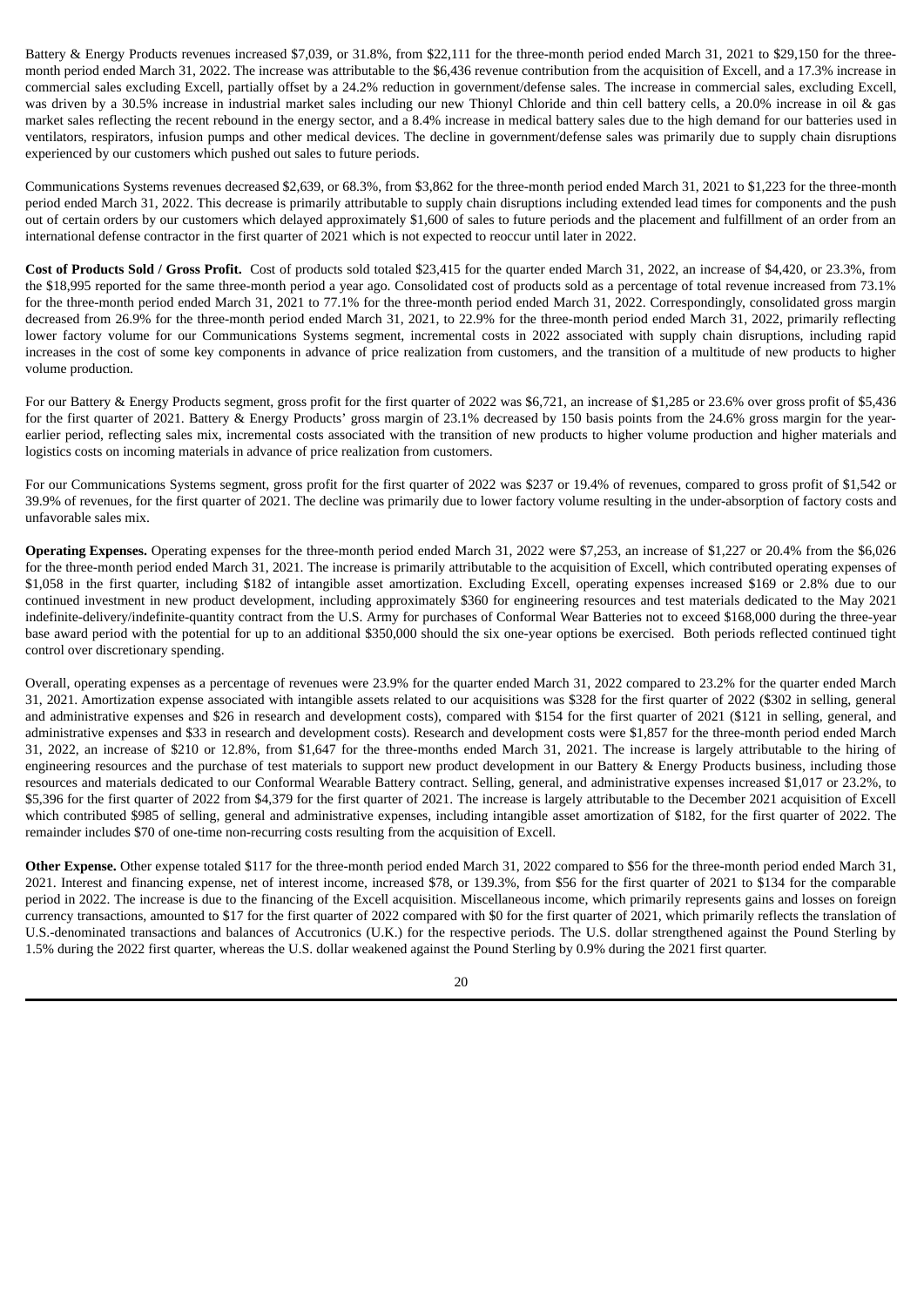**Income Taxes.** For the three-month period ended March 31, 2022, Ultralife recognized an income tax benefit of \$251, comprised of a current provision of \$151 and deferred benefit of \$402, compared to a provision of \$217 (\$49 current, \$168 deferred) for the three-month period ended March 31, 2021. Our effective tax rate was 60.9% for the first quarter of 2022 as compared to 24.2% for the first quarter of 2021, primarily attributable to the geographic mix of our operating results, including income taxes incurred on our Excell Canada results, and the larger impact of permanent and discrete adjustments on a smaller amount of pretax loss. See Note 7 to the consolidated financial statements in Item 1 of Part I of this Form 10-Q for additional information regarding our income taxes.

**Net (Loss) Income Attributable to Ultralife.** Net loss attributable to Ultralife was (\$168), or (\$0.01) per share – basic and diluted, for the three-month period ended March 31, 2022, compared to net income of \$671, or \$0.04 per share – basic and diluted, for the three-month period ended March 31, 2021. Weighted average shares outstanding used to compute diluted earnings per share decreased from 16,152,160 for the first quarter of 2021 to 16,103,599 for the first quarter of 2022. The decrease is attributable to there being no dilutive effect of outstanding stock awards for the first quarter of 2022 due to the net loss recognized for the period, as compared to the inclusion of 178,781 potential shares in the computation of diluted EPS for the first quarter of 2021, partially offset by the effect of stock option exercises since the first quarter of 2021.

### Adjusted EBITDA

In evaluating our business, we consider and use Adjusted EBITDA, a non-GAAP financial measure, as a supplemental measure of our operating performance. We define Adjusted EBITDA as net income (loss) attributable to Ultralife before interest expense, provision (benefit) for income taxes, depreciation and amortization, and stock-based compensation expense, plus/minus expense/income that we do not consider reflective of our ongoing continuing operations. We also use Adjusted EBITDA as a supplemental measure to review and assess our operating performance and to enhance comparability between periods. We believe the use of Adjusted EBITDA facilitates investors' understanding of operating performance from period to period by backing out potential differences caused by variations in such items as capital structures (affecting relative interest expense and stock-based compensation expense), the amortization of intangible assets acquired through our business acquisitions (affecting relative amortization expense and provision (benefit) for income taxes), the age and book value of facilities and equipment (affecting relative depreciation expense) and one-time charges/benefits relating to income taxes. We also present Adjusted EBITDA from operations because we believe it is frequently used by securities analysts, investors and other interested parties as a measure of financial performance. We reconcile Adjusted EBITDA to net income (loss) attributable to Ultralife, the most comparable financial measure under GAAP.

We use Adjusted EBITDA in our decision-making processes relating to the operation of our business together with GAAP financial measures such as operating income (loss). We believe that Adjusted EBITDA permits a comparative assessment of our operating performance, relative to our performance based on our GAAP results, while isolating the effects of depreciation and amortization, which may vary from period to period without any correlation to underlying operating performance, and of stock-based compensation, which is a non-cash expense that varies widely among companies. We believe that by presenting Adjusted EBITDA, we assist investors in gaining a better understanding of our business on a going forward basis. We provide information relating to our Adjusted EBITDA so that securities analysts, investors and other interested parties have the same data that we employ in assessing our overall operations. We believe that trends in our Adjusted EBITDA are a valuable indicator of our operating performance on a consolidated basis and of our ability to produce operating cash flows to fund working capital needs, to service debt obligations and to fund capital expenditures.

The term Adjusted EBITDA is not defined under GAAP, and is not a measure of operating income (loss), operating performance or liquidity presented in accordance with GAAP. Our Adjusted EBITDA has limitations as an analytical tool, and when assessing our operating performance, Adjusted EBITDA should not be considered in isolation or as a substitute for net income (loss) attributable to Ultralife or other consolidated statement of operations data prepared in accordance with GAAP. Some of these limitations include, but are not limited to, the following:

● Adjusted EBITDA does not reflect (1) our cash expenditures or future requirements for capital expenditures or contractual commitments; (2) changes in, or cash requirements for, our working capital needs; (3) the interest expense, or the cash requirements necessary to service interest or principal payments, on our debt; (4) income taxes or the cash requirements for any tax payments; and (5) all of the costs associated with operating our business;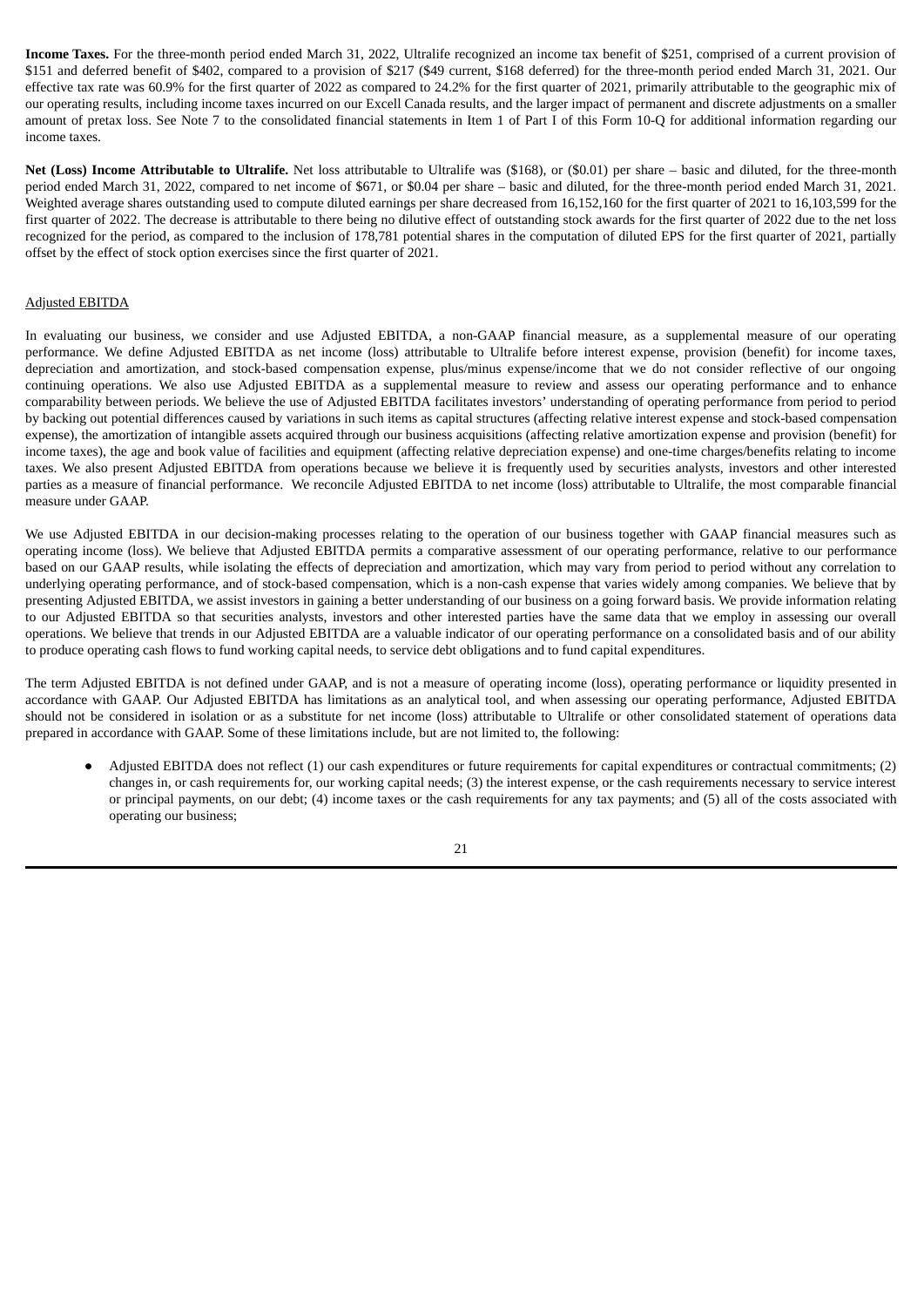- Although depreciation and amortization are non-cash charges, the assets being depreciated and amortized often will have to be replaced in the future, and Adjusted EBITDA from continuing operations does not reflect any cash requirements for such replacements;
- While stock-based compensation is a component of cost of products sold and operating expenses, the impact on our consolidated financial statements compared to other companies can vary significantly due to such factors as assumed life of the stock-based awards and assumed volatility of our common stock; and
- Other companies may calculate Adjusted EBITDA differently than we do, limiting its usefulness as a comparative measure.

We compensate for these limitations by relying primarily on our GAAP results and using Adjusted EBITDA only on a supplemental basis. Neither current nor potential investors in our securities should rely on Adjusted EBITDA as a substitute for any GAAP measures and we encourage investors to review the following reconciliation of Adjusted EBITDA to net income (loss) attributable to Ultralife.

Adjusted EBITDA is calculated as follows for the periods presented:

|                                             |                   | Three-month period<br>ended |                   |  |
|---------------------------------------------|-------------------|-----------------------------|-------------------|--|
|                                             | March 31.<br>2022 |                             | March 31.<br>2021 |  |
| Net (loss) income attributable to Ultralife | \$                | $(168)$ \$                  | 671               |  |
| Add:                                        |                   |                             |                   |  |
| Interest expense                            |                   | 134                         | 56                |  |
| Income tax (benefit) provision              |                   | (251)                       | 217               |  |
| Depreciation expense                        |                   | 816                         | 730               |  |
| Amortization of intangible assets           |                   | 328                         | 154               |  |
| Stock-based compensation expense            |                   | 189                         | 184               |  |
| Non-cash purchase accounting adjustments    |                   | 55                          |                   |  |
| <b>Adjusted EBITDA</b>                      |                   | 1,103                       | 2,012             |  |

### Liquidity and Capital Resources

As of March 31, 2022, cash totaled \$6,050 (including restricted cash of \$82), a decrease of \$2,363 as compared to \$8,413 of cash held at December 31, 2021, primarily attributable to cash used in operations primarily caused by increases in inventory and accounts receivable.

During the three-month period ended March 31, 2022, we used \$3,222 from our operations as compared to the generation of cash of \$3,903 from operations for the three-month period ended March 31, 2021. The net cash used in the 2022 period was largely attributable to cash of \$3,274 used to procure inventory to enhance our ability to service our backlog requested by customers to ship in 2022 amidst challenging supply conditions. The increase in inventory along with the timing of collections and disbursements resulted in net cash of \$3,999 used for working capital. In addition to the increase in working capital, the use of cash from operating activities in the first quarter of 2022 reflects the net loss of \$161, including purchase accounting adjustments of \$55, and non-cash expenses totaling \$938 for depreciation, amortization, stock-based compensation, and deferred taxes.

Cash used in investing activities for the three months ended March 31, 2022 was \$371 for capital expenditures, reflecting investments in equipment for new products transitioning to high-volume manufacturing.

Net cash provided by financing activities for the three months ended March 31, 2022 was \$1,223, consisting of draws from our credit facility for the purchase of certain critical raw materials requiring cash-in-advance payment terms by the vendors, partially offset by \$333 of principle payments against our term loan balance and \$7 of tax withholdings for stock awards, partially offset by proceeds of \$113 from stock options exercises.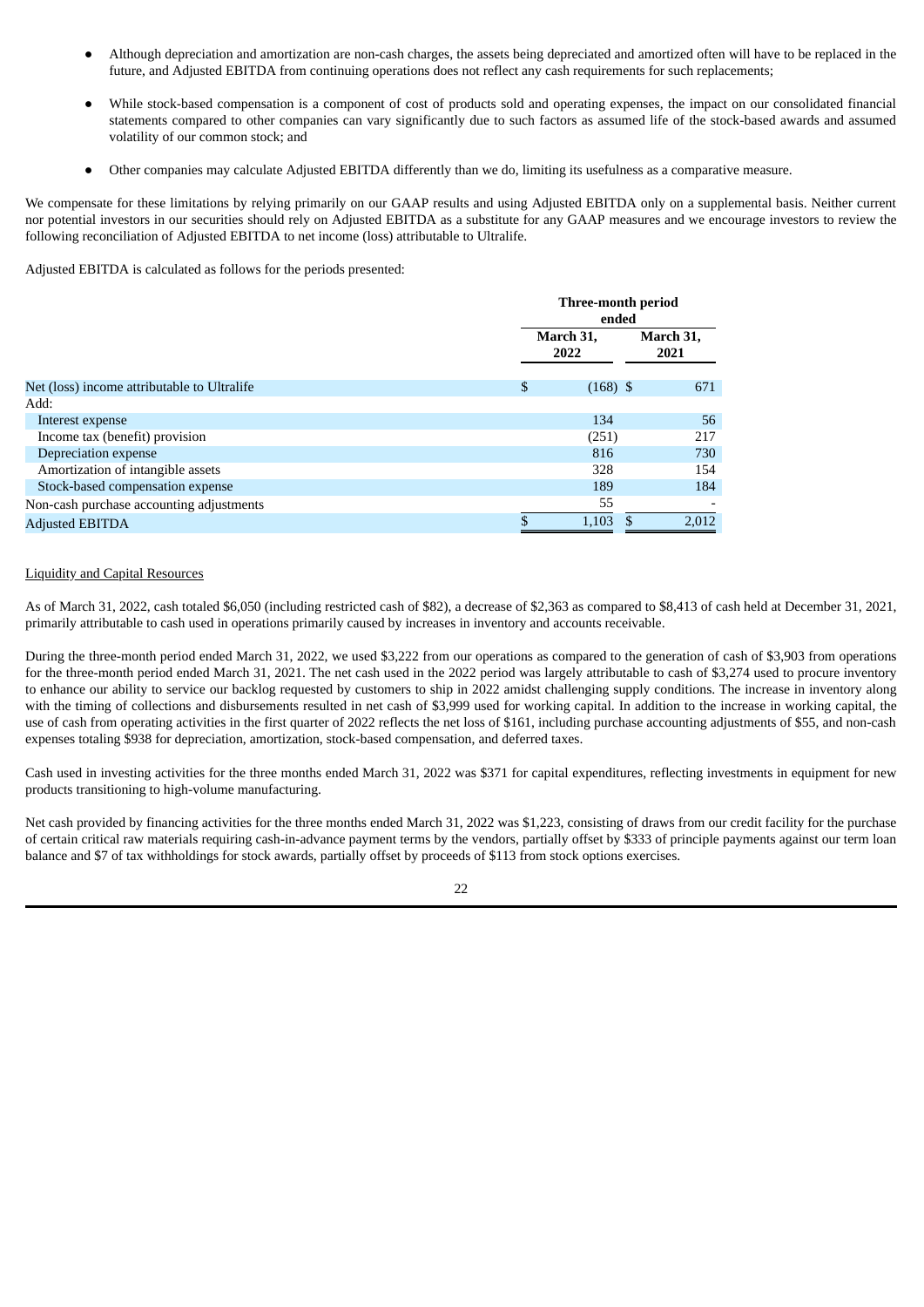We continue to have significant U.S. net operating loss carryforwards available to utilize as an offset to future taxable income. See Note 7 to the Consolidated Financial Statements of this Form 10-Q for additional information.

Going forward, we expect positive operating cash flow and the availability under our Revolving Credit Facility will be sufficient to meet our general funding requirements for the foreseeable future.

To provide flexibility in accessing the capital market, the Company filed a shelf registration statement on Form S-3 on March 30, 2021, which was declared effective by the SEC on April 2, 2021. Under this registration statement, upon the filing of an appropriate supplemental prospectus, we may offer and sell certain of our securities from time to time in one or more offerings, at our discretion, of up to an aggregate offering price of \$100 million. We intend to use the net proceeds resulting from any sales of our securities for general corporate purposes which may include, but are not limited to, potential acquisitions of complementary businesses or technologies, strategic capital expenditures to expand and protect our competitive position, and investments in the development of transformational, competitively-differentiated products for attractive growth markets.

#### Commitments

As of March 31, 2022, the Company had \$12,430 outstanding borrowings on the Revolving Credit Facility and \$9,667 on the Term Loan Facility. The Company was in full compliance with all covenants under the Credit Facilities as of March 31, 2022.

As of March 31, 2022, we had made commitments to purchase approximately \$953 of production machinery and equipment.

#### Critical Accounting Policies

Management exercises judgment in making important decisions pertaining to choosing and applying accounting policies and methodologies in many areas. Not only are these decisions necessary to comply with GAAP, but they also reflect management's view of the most appropriate manner in which to record and report our overall financial performance. All accounting policies are important, and all policies described in Note 1 ("Summary of Operations and Significant Accounting Policies") to the Consolidated Financial Statements in our 2021 Annual Report on Form 10-K should be reviewed for a greater understanding of how our financial performance is recorded and reported.

During the first quarter of 2022, there were no significant changes in the manner in which our significant accounting policies were applied or in which related assumptions and estimates were developed.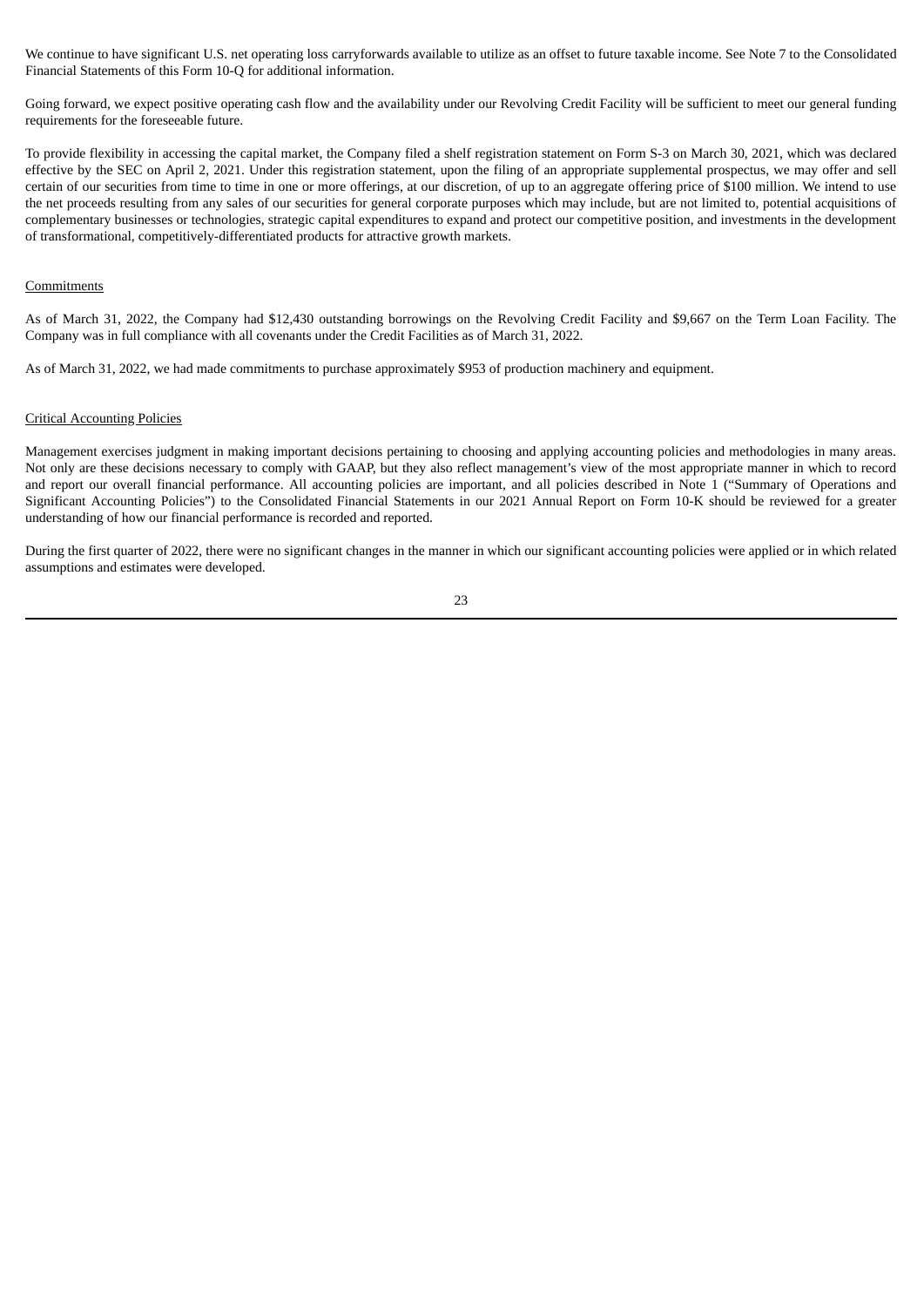# **Item 4. CONTROLS AND PROCEDURES**

#### *Evaluation of Disclosure Controls and Procedures*

Our President and Chief Executive Officer (Principal Executive Officer) and our Chief Financial Officer and Treasurer (Principal Financial Officer) have evaluated our disclosure controls and procedures (as defined in Securities Exchange Act Rules 13a-15(e)) as of the end of the period covered by this quarterly report. Based on this evaluation, our President and Chief Executive Officer and Chief Financial Officer and Treasurer concluded that our disclosure controls and procedures were effective as of such date.

### *Changes in Internal Control Over Financial Reporting*

There has been no change in our internal control over financial reporting (as defined in Securities Exchange Act Rule 13a-15(f)) that occurred during the fiscal quarter covered by this quarterly report that has materially affected, or is reasonably likely to materially affect, our internal control over financial reporting.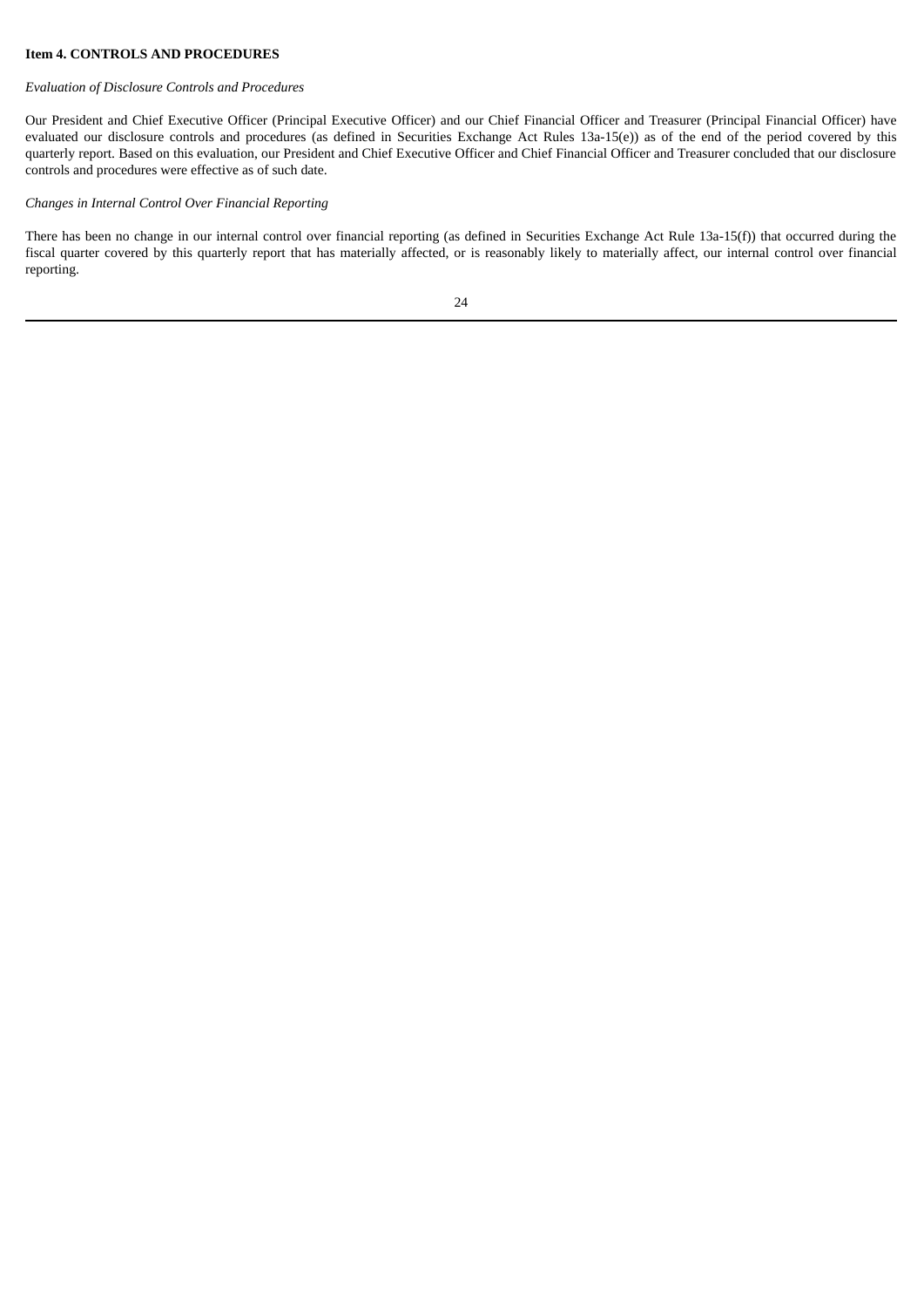### **PART II. OTHER INFORMATION**

#### **Item 6. Exhibits**

| Exhibit |                                                                                     |                                |
|---------|-------------------------------------------------------------------------------------|--------------------------------|
| Index   | <b>Exhibit Description</b>                                                          | Incorporated by Reference from |
| 31.1    | Rule 13a-14(a) / 15d-14(a) CEO Certifications                                       | Filed herewith                 |
| 31.2    | Rule 13a-14(a) / 15d-14(a) CFO Certifications                                       | Filed herewith                 |
| 32      | <b>Section 1350 Certifications</b>                                                  | Furnished herewith             |
| 101.INS | Inline XBRL Instance Document                                                       | Filed herewith                 |
| 101.SCH | Inline XBRL Taxonomy Extension Schema Document                                      | Filed herewith                 |
| 101.CAL | Inline XBRL Taxonomy Extension Calculation Linkbase Document                        | Filed herewith                 |
| 101.LAB | Inline XBRL Taxonomy Extension Label Linkbase Document                              | Filed herewith                 |
| 101.PRE | Inline XBRL Taxonomy Extension Presentation Linkbase Document                       | Filed herewith                 |
| 101.DEF | Inline XBRL Taxonomy Extension Definition Linkbase Document                         | Filed herewith                 |
| 104     | Cover Page Interactive Data File (formatted as Inline XBRL and contained in Exhibit | Filed herewith                 |
|         | 101)                                                                                |                                |

Attached as Exhibit 101 to this report are the following formatted in iXBRL (Inline eXtensible Business Reporting Language): (i) Consolidated Balance Sheets as of March 31, 2022 and December 31, 2021, (ii) Consolidated Statements of Income and Comprehensive Income for the three months ended March 31, 2022 and 2021, (iii) Consolidated Statements of Cash Flows for the three months ended March 31, 2022 and 2021, (iv) Consolidated Statements of Changes in Shareholders' Equity for the three months ended March 31, 2022 and 2021, and (v) Notes to Consolidated Financial Statements.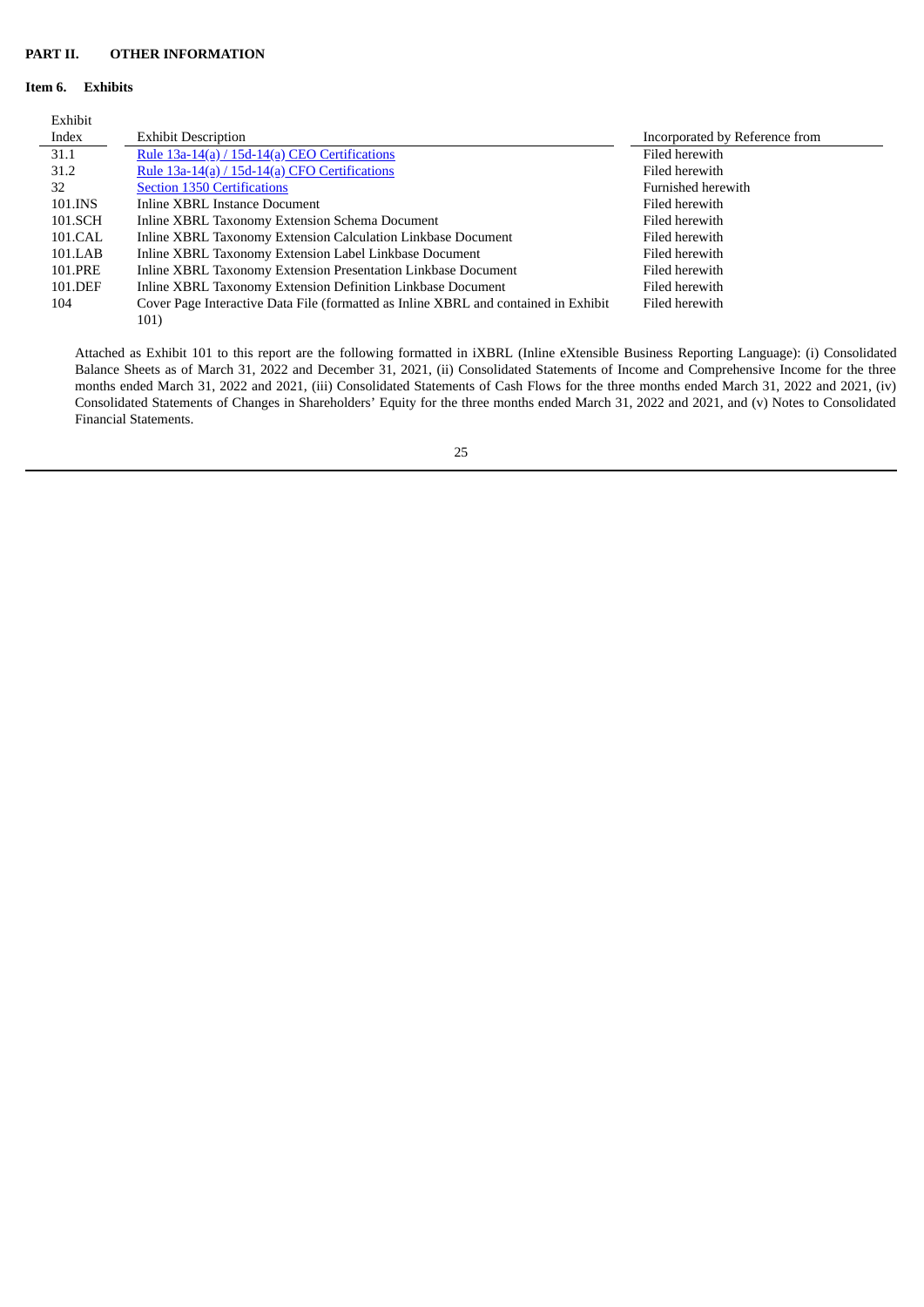### **SIGNATURES**

Pursuant to the requirements of the Securities Exchange Act of 1934, the registrant has duly caused this report to be signed on its behalf by the undersigned thereunto duly authorized.

# **ULTRALIFE CORPORATION**

(Registrant)

Date: April 28, 2022 By: /s/ Michael D. Popielec

Michael D. Popielec President and Chief Executive Officer (Principal Executive Officer)

Date: April 28, 2022 By: /s/ Philip A. Fain

Philip A. Fain Chief Financial Officer and Treasurer (Principal Financial Officer and Principal Accounting Officer)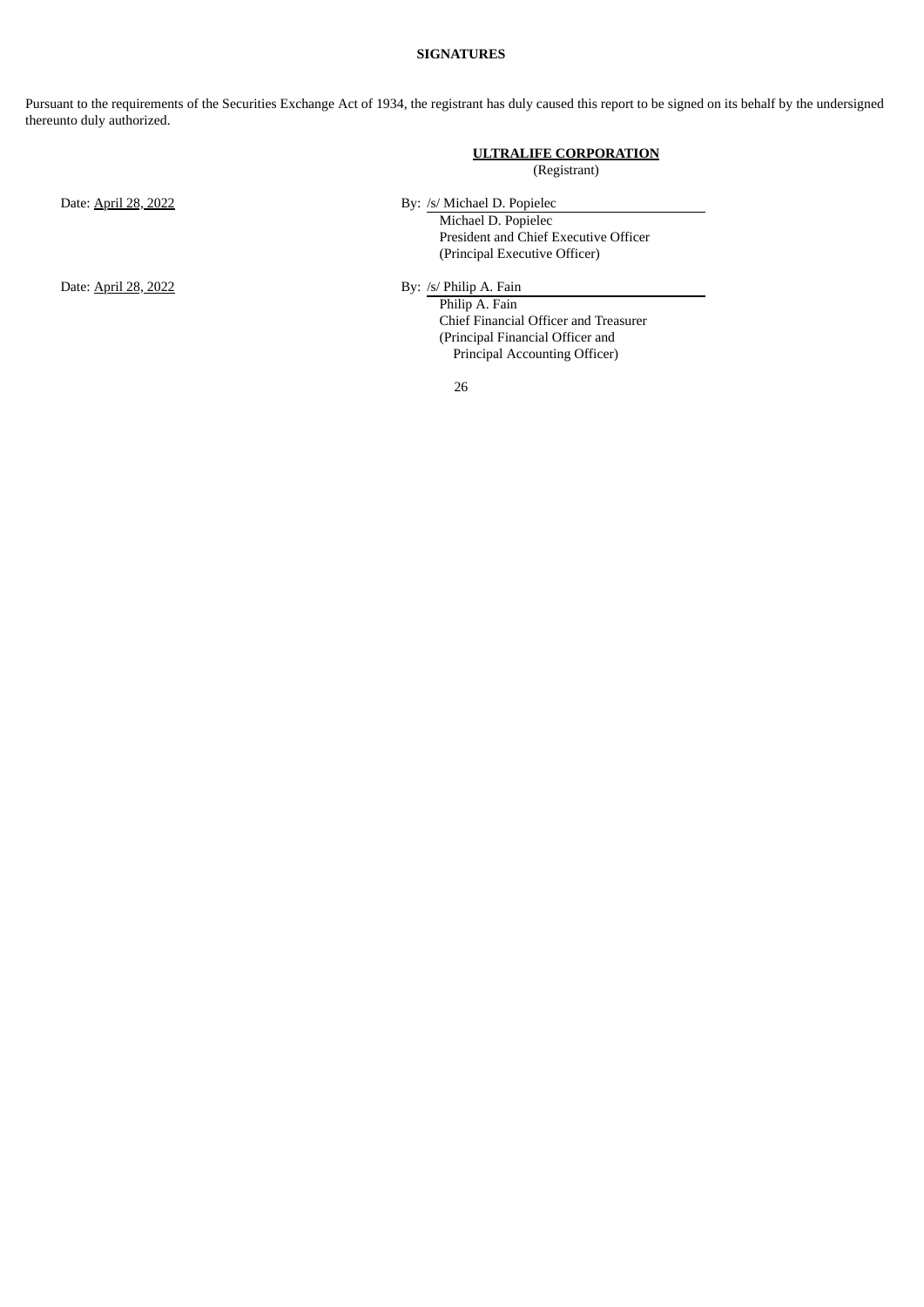<span id="page-28-0"></span>I, Michael D. Popielec, certify that:

- 1. I have reviewed this quarterly report on Form 10-Q of Ultralife Corporation;
- 2. Based on my knowledge, this report does not contain any untrue statement of a material fact or omit to state a material fact necessary to make the statements made, in light of the circumstances under which such statements were made, not misleading with respect to the period covered by this report;
- 3. Based on my knowledge, the financial statements, and other financial information included in this report, fairly present in all material respects the financial condition, results of operations and cash flows of the registrant as of, and for, the periods presented in this report;
- 4. The registrant's other certifying officer(s) and I are responsible for establishing and maintaining disclosure controls and procedures (as defined in Exchange Act Rules 13a-15(e) and 15d-15(e)) and internal control over financial reporting (as defined in Exchange Act Rules 13a-15(f) and 15d-15(f)) for the registrant and have:
	- a) Designed such disclosure controls and procedures, or caused such disclosure controls and procedures to be designed under our supervision, to ensure that material information relating to the registrant, including its consolidated subsidiaries, is made known to us by others within those entities, particularly during the period in which this report is being prepared;
	- b) Designed such internal control over financial reporting, or caused such internal control over financial reporting to be designed under our supervision, to provide reasonable assurance regarding the reliability of financial reporting and the preparation of financial statements for external purposes in accordance with generally accepted accounting principles;
	- c) Evaluated the effectiveness of the registrant's disclosure controls and procedures and presented in this report our conclusions about the effectiveness of the disclosure controls and procedures, as of the end of the period covered by this report based on such evaluation; and
	- d) Disclosed in this report any change in the registrant's internal control over financial reporting that occurred during the registrant's most recent fiscal quarter (the registrant's fourth fiscal quarter in the case of an annual report) that has materially affected, or is reasonably likely to materially affect, the registrant's internal control over financial reporting; and
- 5. The registrant's other certifying officer(s) and I have disclosed, based on our most recent evaluation of internal control over financial reporting, to the registrant's auditors and the audit committee of the registrant's board of directors (or persons performing the equivalent functions):
	- a) All significant deficiencies and material weaknesses in the design or operation of internal control over financial reporting which are reasonably likely to adversely affect the registrant's ability to record, process, summarize and report financial information; and
	- b) Any fraud, whether or not material, that involves management or other employees who have a significant role in the registrant's internal control over financial reporting.

Date: April 28, 2022 By: /s/ Michael D. Popielec

Michael D. Popielec President and Chief Executive Officer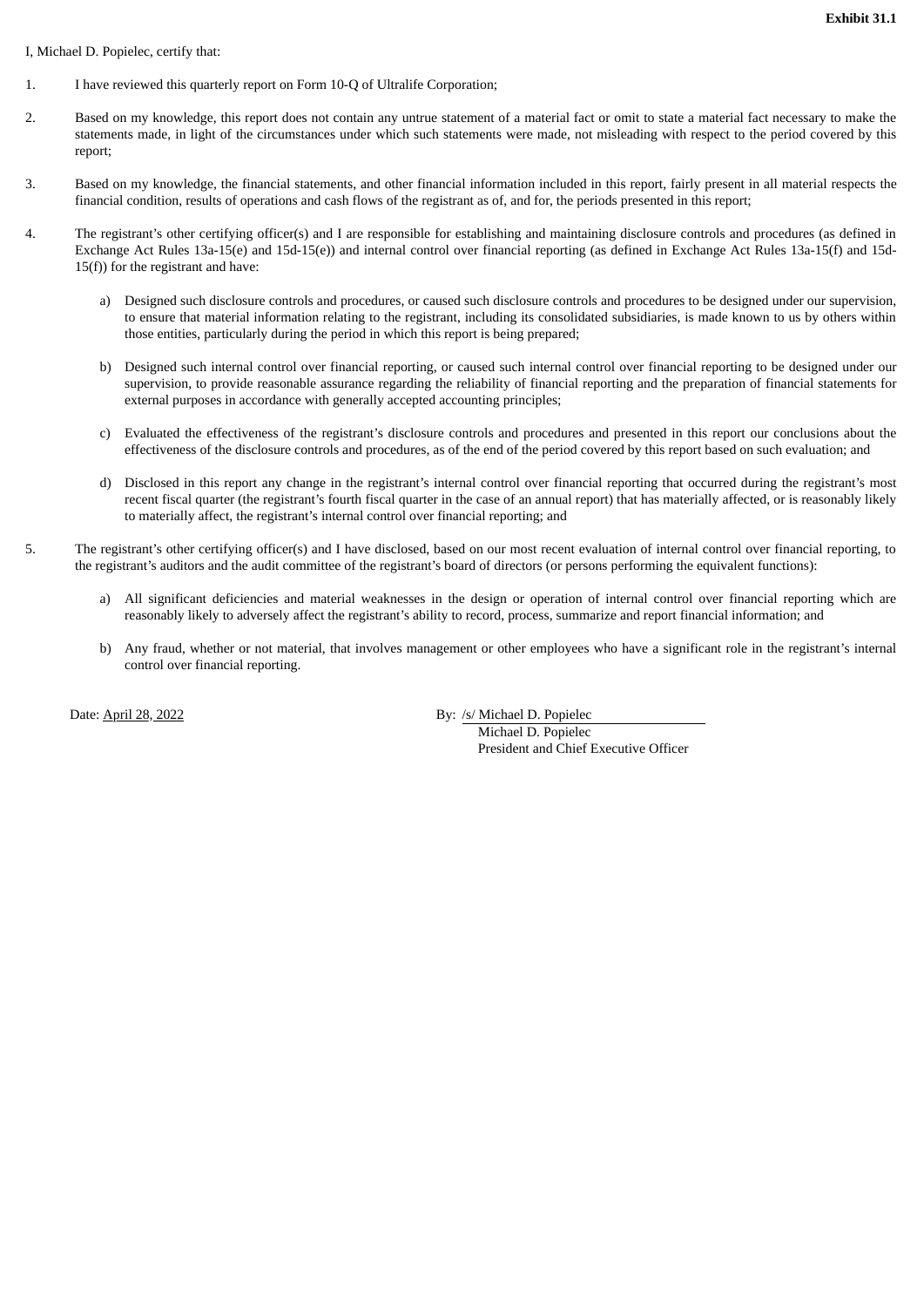### <span id="page-29-0"></span>I, Philip A. Fain, certify that:

- 1. I have reviewed this quarterly report on Form 10-Q of Ultralife Corporation;
- 2. Based on my knowledge, this report does not contain any untrue statement of a material fact or omit to state a material fact necessary to make the statements made, in light of the circumstances under which such statements were made, not misleading with respect to the period covered by this report;
- 3. Based on my knowledge, the financial statements, and other financial information included in this report, fairly present in all material respects the financial condition, results of operations and cash flows of the registrant as of, and for, the periods presented in this report;
- 4. The registrant's other certifying officer(s) and I are responsible for establishing and maintaining disclosure controls and procedures (as defined in Exchange Act Rules 13a-15(e) and 15d-15(e)) and internal control over financial reporting (as defined in Exchange Act Rules 13a-15(f) and 15d-15(f)) for the registrant and have:
	- a) Designed such disclosure controls and procedures, or caused such disclosure controls and procedures to be designed under our supervision, to ensure that material information relating to the registrant, including its consolidated subsidiaries, is made known to us by others within those entities, particularly during the period in which this report is being prepared;
	- b) Designed such internal control over financial reporting, or caused such internal control over financial reporting to be designed under our supervision, to provide reasonable assurance regarding the reliability of financial reporting and the preparation of financial statements for external purposes in accordance with generally accepted accounting principles;
	- c) Evaluated the effectiveness of the registrant's disclosure controls and procedures and presented in this report our conclusions about the effectiveness of the disclosure controls and procedures, as of the end of the period covered by this report based on such evaluation; and
	- d) Disclosed in this report any change in the registrant's internal control over financial reporting that occurred during the registrant's most recent fiscal quarter (the registrant's fourth fiscal quarter in the case of an annual report) that has materially affected, or is reasonably likely to materially affect, the registrant's internal control over financial reporting; and
- 5. The registrant's other certifying officer(s) and I have disclosed, based on our most recent evaluation of internal control over financial reporting, to the registrant's auditors and the audit committee of the registrant's board of directors (or persons performing the equivalent functions):
	- a) All significant deficiencies and material weaknesses in the design or operation of internal control over financial reporting which are reasonably likely to adversely affect the registrant's ability to record, process, summarize and report financial information; and
	- b) Any fraud, whether or not material, that involves management or other employees who have a significant role in the registrant's internal control over financial reporting.

Date: April 28, 2022 By: /s/ Philip A. Fain

Philip A. Fain

Chief Financial Officer and Treasurer